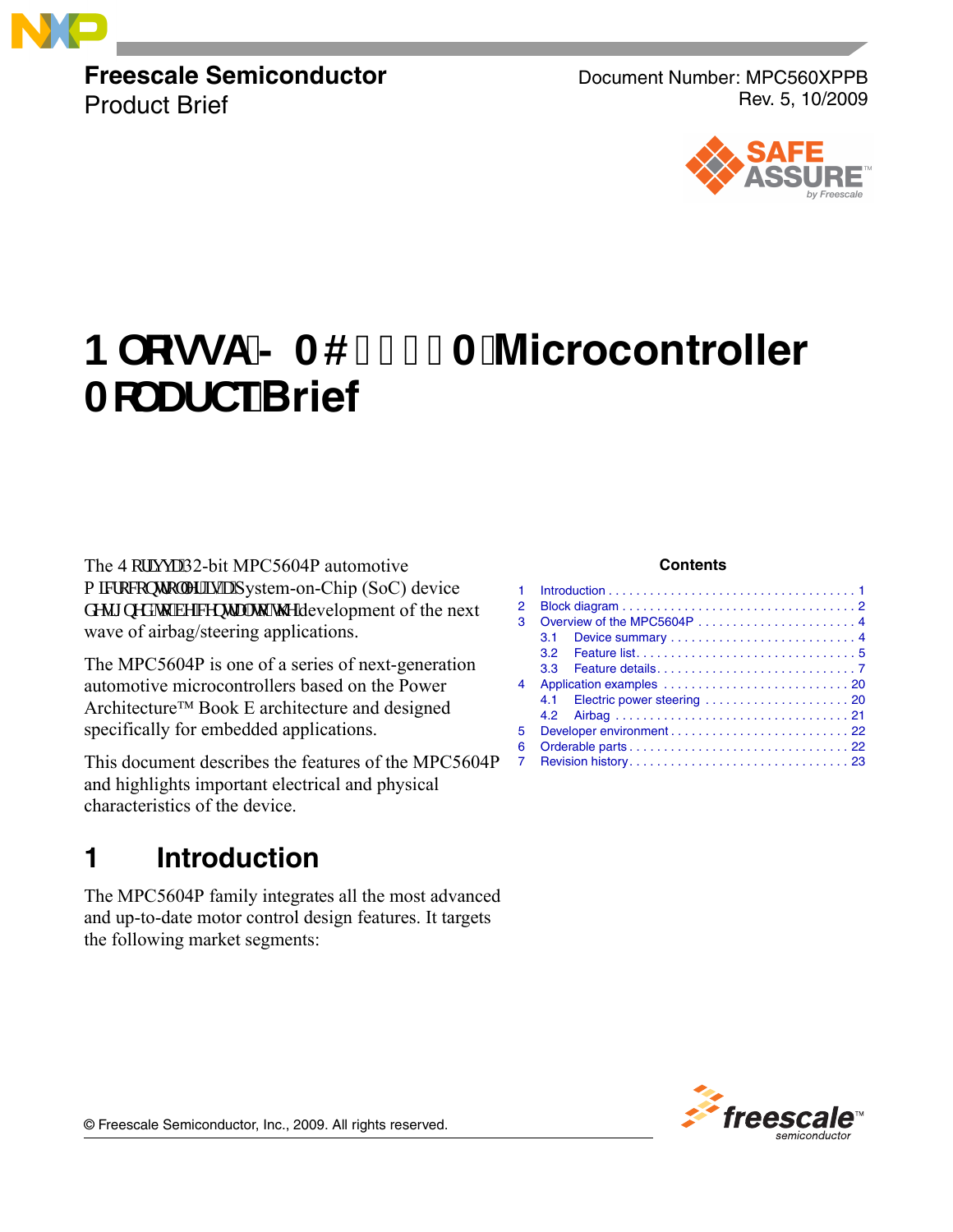

#### **Block diagram**

- Chassis applications, specifically the Electrical Hydraulic Power Steering (EHPS) and the lower end of Electrical Power Steering (EPS)
- Airbag applications

# <span id="page-1-0"></span>**2 Block diagram**

Figure 1 shows a top-level block diagram of the MPC5604P microcontroller.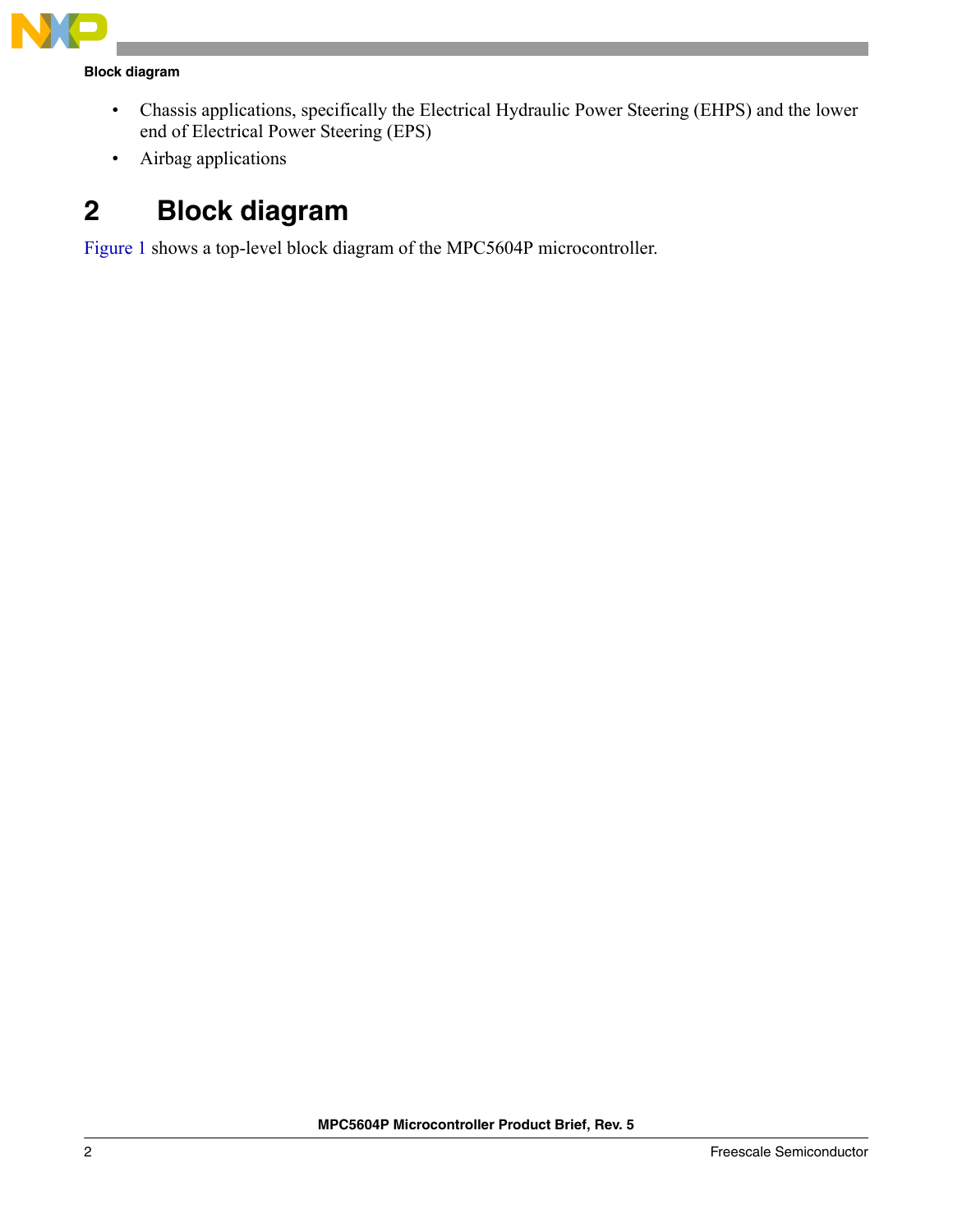

**Block diagram**



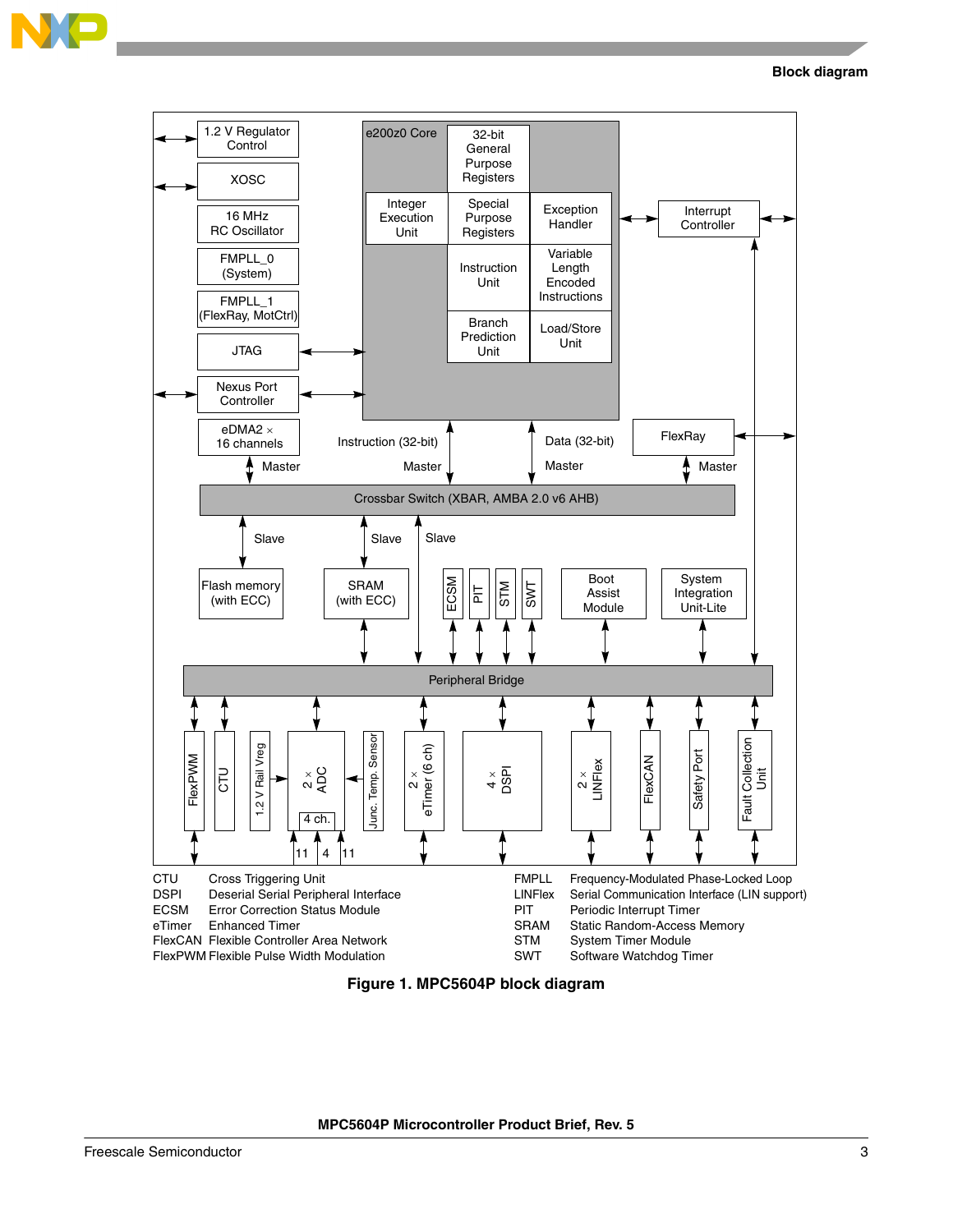

# <span id="page-3-0"></span>**3 Overview of the MPC5604P**

The following sections provide high-level descriptions of the features found on the MPC5604P.

## <span id="page-3-1"></span>**3.1 Device summary**

#### **Table 1. MPC5604P device comparison**

| <b>Feature</b>                                                    | <b>MPC5603P</b>                 | <b>MPC5604P</b> |
|-------------------------------------------------------------------|---------------------------------|-----------------|
| Code Flash memory (with ECC)                                      | 384 KB                          | 512 KB          |
| Data Flash / EE (with ECC)                                        | 64 KB                           | 64 KB           |
| RAM (with ECC)                                                    | 36 KB                           | 40 KB           |
| Processor core                                                    | 32-bit e200z0h                  |                 |
| Instruction set                                                   | <b>VLE</b>                      |                 |
| CPU performance                                                   | 0-64 MHz                        |                 |
| FMPLL (frequency-modulated phase-locked loop) modules             | 2                               |                 |
| INTC (interrupt controller) channels                              | 147                             |                 |
| PIT (periodic interrupt timer)<br>1 (includes four 32-bit timers) |                                 |                 |
| Enhanced DMA (direct memory access) channels                      | 16                              |                 |
| FlexRay                                                           | Yes <sup>1</sup>                |                 |
| FlexCAN (controller area network)                                 | $2^{2,3}$                       |                 |
| Safety port                                                       | Yes (via second FlexCAN module) |                 |
| FCU (fault collection unit)                                       |                                 | Yes             |
| CTU (cross triggering unit)                                       |                                 | Yes             |
| eTimer channels                                                   |                                 | $2 \times 6$    |
| FlexPWM (pulse-width modulation) channels                         |                                 | 8               |
| Analog-to-digital converters (ADC)                                | Two (10-bit, 16-channel)        |                 |
| <b>LINFlex modules</b>                                            | 2                               |                 |
| DSPI (deserial serial peripheral interface) modules               | 4                               |                 |
| CRC (cyclic redundancy check) unit                                | Yes                             |                 |
| Junction temperature sensor                                       | Yes                             |                 |
| JTAG interface                                                    | Yes                             |                 |
| Nexus port controller (NPC)                                       | Yes (Level 2+)                  |                 |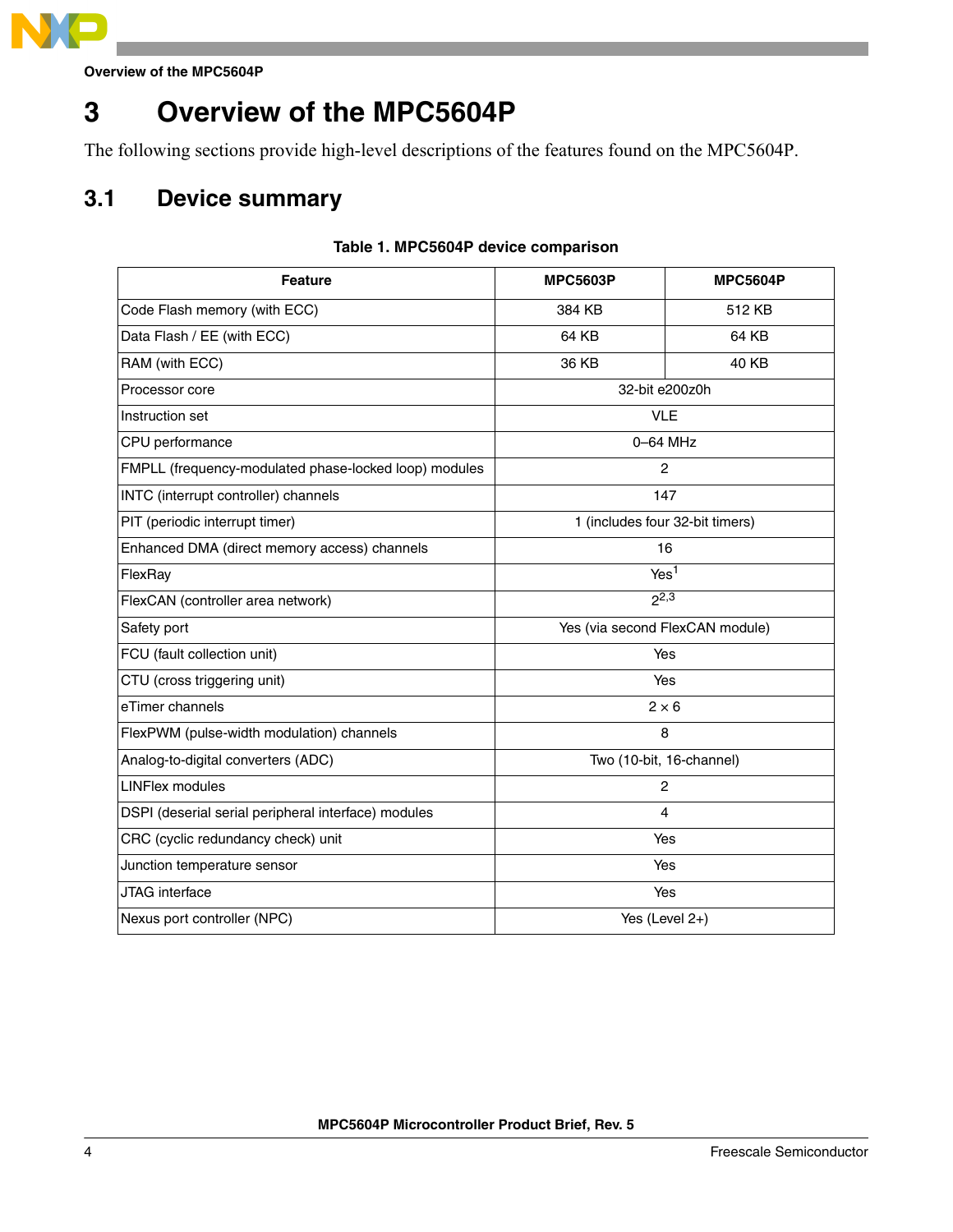

|             | <b>Feature</b>                            | <b>MPC5603P</b>                                     | <b>MPC5604P</b> |
|-------------|-------------------------------------------|-----------------------------------------------------|-----------------|
| Supply      | Digital power supply <sup>4</sup>         | 3.3 V or 5 V single supply with external transistor |                 |
|             | Analog power supply                       | 3.3 V or 5 V                                        |                 |
|             | Internal RC oscillator                    |                                                     | 16 MHz          |
|             | External crystal oscillator               | 4-40 MHz                                            |                 |
| Packages    |                                           | 100 LOFP                                            |                 |
|             |                                           | <b>144 LOFP</b>                                     |                 |
| Temperature | Standard ambient temperature              | $-40$ to 125 °C                                     |                 |
|             | Extended ambient temperature <sup>5</sup> | $-40$ to 145 °C                                     |                 |

#### **Table 1. MPC5604P device comparison (continued)**

NOTES:

- 32 message buffers, dual-channel.
- <sup>2</sup> Each FlexCAN module has 32 message buffers.
- $3$  One FlexCAN module can act as a Safety Port with a bit rate as high as 7.5 Mbit/s.
- $4\,$  3.3 V range and 5 V range correspond to different orderable parts.
- <sup>5</sup> Thermally enhanced 100-pin and 144-pin LQFP packages are under analysis to support an extended ambient temperature range of –40 to 145 °C. The packages are not yet available.

#### <span id="page-4-0"></span>**3.2 Feature list**

- High performance 64 MHz e200z0h CPU
	- 32-bit Power Architecture Book E CPU
	- Variable Length Encoding (VLE)
- Available memory
	- As much as 512 KB on-chip code flash memory with additional 64 KB for EEPROM emulation (data flash), with ECC, with erase/program controller
	- As much as 40 KB on-chip RAM with ECC
- Fail safe protection
	- Programmable watchdog timer
	- Junction temperature sensor
	- Non-maskable interrupt
	- Fault collection unit
- Nexus L2+ interface
- **Interrupts** 
	- 16 priority level controller
- 16-channel eDMA controller
- General purpose I/Os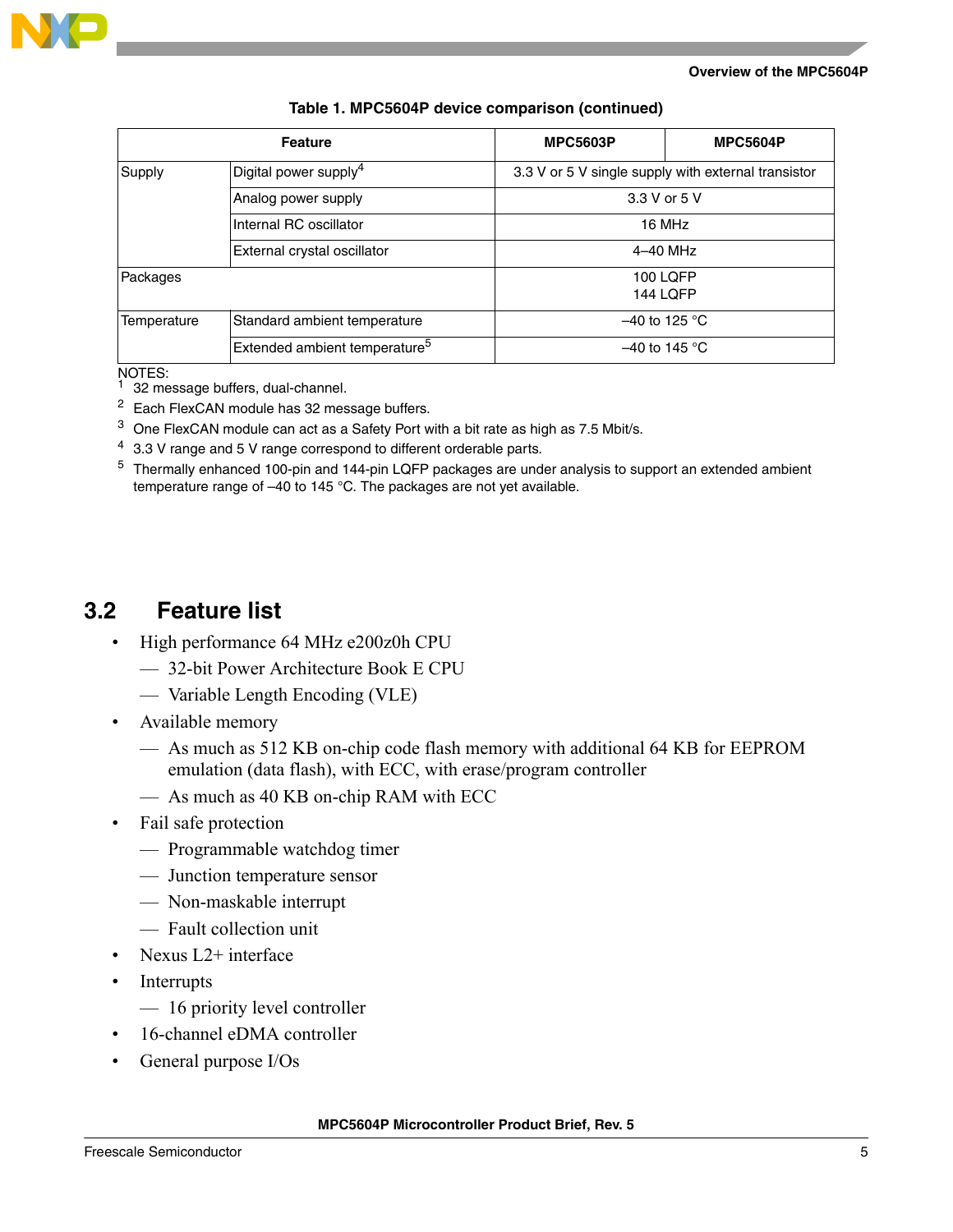- Individually programmable as input, output or special function
- Two general purpose eTimer units
	- Six timers each with up/down count capabilities
	- 16-bit resolution, cascadable counters
	- Quadrature decode with rotation direction flag
	- Double buffer input capture and output compare
- Communications interfaces
	- Two LINFlex channels (LIN 2.1)
	- Four DSPI channels with automatic chip select generation
	- FlexCAN interface (2.0B Active) with 32 message objects
	- Safety port based on FlexCAN with 32 message objects and up to 7.5Mbit/s capability; usable as second CAN when not used as safety port
	- FlexRay™ module (V2.1) with dual or single channel, 32 message objects and up to 10 Mbit/s
- Two 10-bit A/D converters
	- Two  $\times$  15 input channels, four channels shared among the two A/D converters
	- Conversion time  $\leq 1$  µs including sampling time at full precision
	- Programmable Cross Triggering Unit (CTU)
	- Four analog watchdogs with interrupt capability
- On-chip CAN/UART/FlexRay Bootstrap loader with Boot Assist Module (BAM)
- FlexPWM unit
	- Eight complementary or independent outputs with ADC synchronization signals
	- Polarity control, reload unit
	- Integrated configurable dead time unit and inverter fault input pins
	- 16-bit resolution, up to  $2 \times f_{\text{CPI}}$
	- Lockable configuration
- Clock generation
	- 4–40 MHz main oscillator
	- 16 MHz internal RC oscillator
	- Software controlled FMPLL capable of speeds as fast as 64 MHz
- Voltage supply
	- 3.3 V or 5 V supply for I/Os and ADC
	- On-chip single supply voltage regulator with external ballast transistor
- Operating temperature ranges:  $-40$  to 125 °C or  $-40$  to 105 °C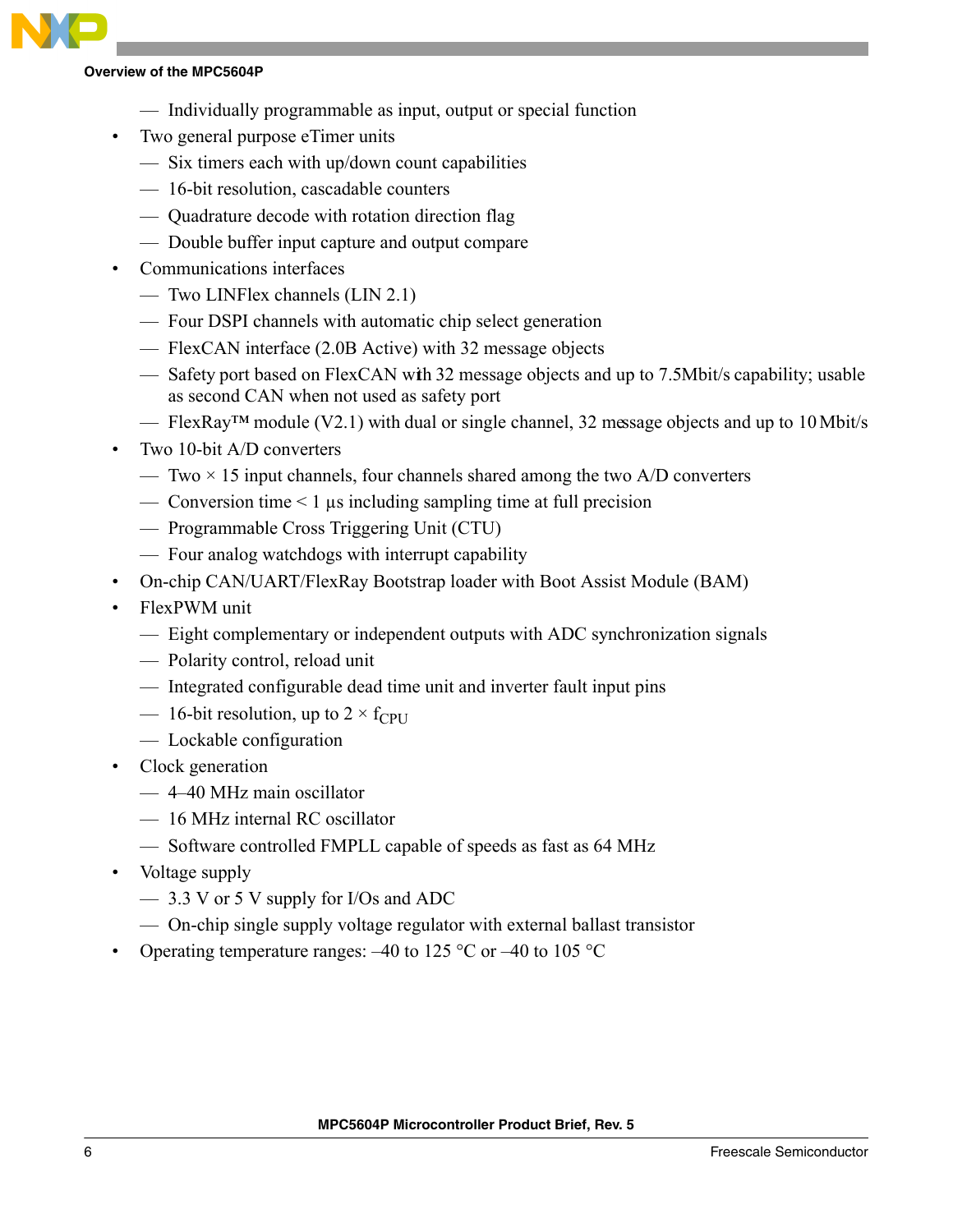

## <span id="page-6-0"></span>**3.3 Feature details**

#### **3.3.1 High performance e200z0 core processor**

The e200z0 Power Architecture<sup>TM</sup> core provides the following features:

- High performance e200z0 core processor for managing peripherals and interrupts
- Single issue 4-stage pipeline in-order execution 32-bit Power Architecture<sup>TM</sup> CPU
- Harvard architecture
- Variable length encoding (VLE), allowing mixed 16-bit and 32-bit instructions
	- Results in smaller code size footprint
	- Minimizes impact on performance
- Branch processing acceleration using lookahead instruction buffer
- Load/store unit
	- 1-cycle load latency
	- Misaligned access support
	- No load-to-use pipeline bubbles
- Thirty-two 32-bit general purpose registers (GPRs)
- Separate instruction bus and load/store bus Harvard architecture
- Hardware vectored interrupt support
- Reservation instructions for implementing read-modify-write constructs
- Long cycle time instructions, except for guarded loads, do not increase interrupt latency
- Extensive system development support through Nexus debug port
- Non maskable Interrupt support

## **3.3.2 Crossbar switch (XBAR)**

The XBAR multi-port crossbar switch supports simultaneous connections between four master ports and three slave ports. The crossbar supports a 32-bit address bus width and a 32-bit data bus width.

The crossbar allows for two concurrent transactions to occur from any master port to any slave port; but one of those transfers must be an instruction fetch from internal flash memory. If a slave port is simultaneously requested by more than one master port, arbitration logic will select the higher priority master and grant it ownership of the slave port. All other masters requesting that slave port will be stalled until the higher priority master completes its transactions. Requesting masters will be treated with equal priority and will be granted access to a slave port in round-robin fashion, based upon the ID of the last master to be granted access.

The crossbar provides the following features:

- Four master ports:
	- e200z0 core complex Instruction port
	- e200z0 core complex Load/Store Data port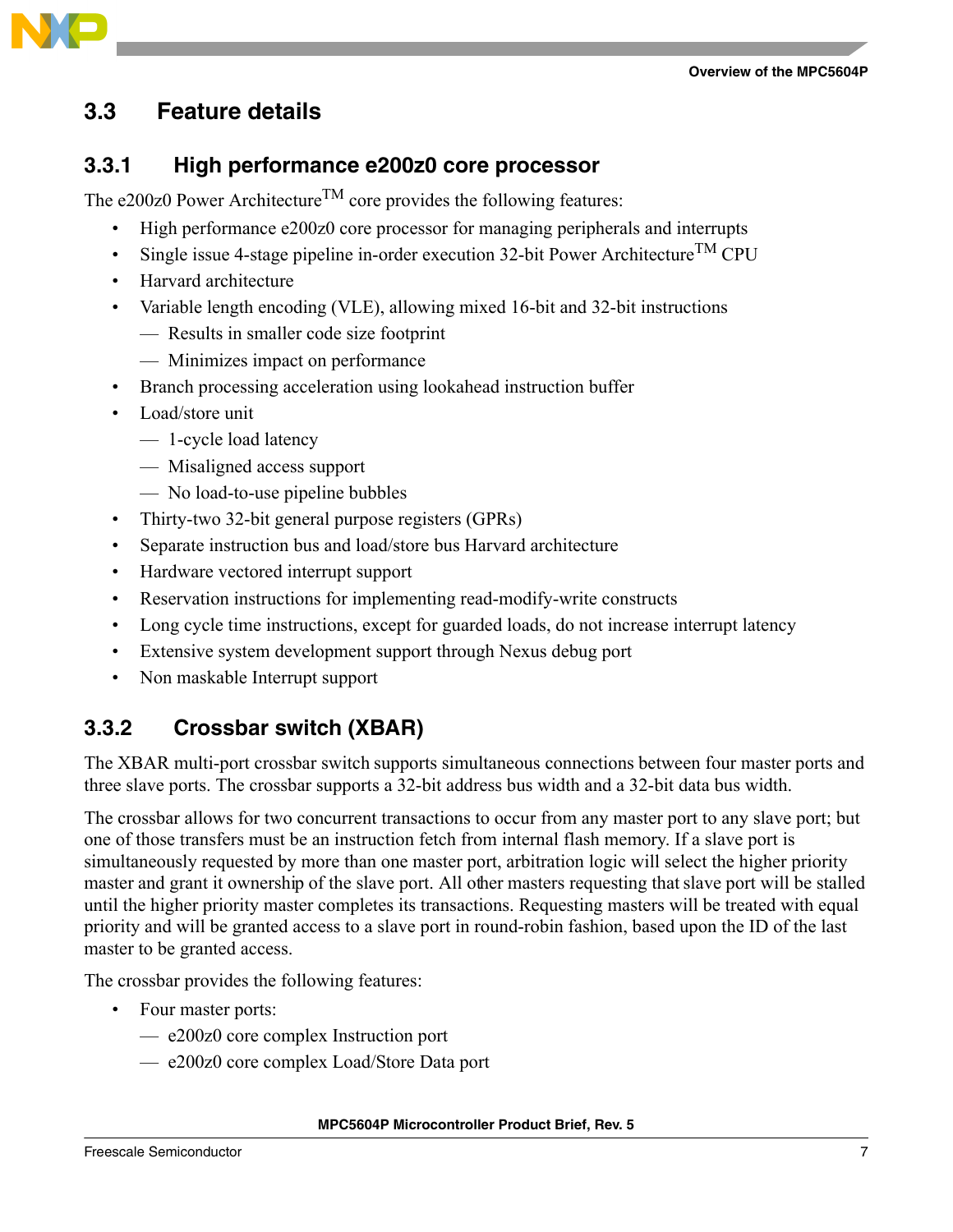

- eDMA
- FlexRay
- Three slave ports:
	- Flash memory (code flash and data flash)
	- SRAM
	- Peripheral bridge
- 32-bit internal address, 32-bit internal data paths
- Fixed Priority Arbitration based on Port Master
- Temporary dynamic priority elevation of masters

## **3.3.3 Enhanced Direct Memory Access (eDMA)**

The enhanced direct memory access (eDMA) controller is a second-generation module capable of performing complex data movements via 16 programmable channels, with minimal intervention from the host processor. The hardware micro architecture includes a DMA engine which performs source and destination address calculations, and the actual data movement operations, along with an SRAM-based memory containing the transfer control descriptors (TCD) for the channels. This implementation is utilized to minimize the overall block size.

The eDMA module provides the following features:

- 16 channels support independent 8, 16, or 32 bit single value or block transfers
- Supports variable sized queues and circular queues
- Source and destination address registers are independently configured to post-increment or remain constant
- Each transfer is initiated by a peripheral, CPU, or eDMA channel request
- Each eDMA channel can optionally send an interrupt request to the CPU on completion of a single value or block transfer
- DMA transfers possible between system memories, DSPI's, ADC, FlexPWM, eTimer and CTU
- Programmable DMA Channel Mux allows assignment of any DMA source to any available DMA channel with as many as 30 potential request sources.
- eDMA abort operation through software

## **3.3.4 On-chip flash memory with ECC**

The MPC5604P provides as much as 576 KB of programmable, non-volatile, flash memory. The non-volatile memory (NVM) can be used for instruction and/or data storage. The flash memory module interfaces the system bus to a dedicated flash memory array controller. It supports a 32-bit data bus width at the system bus port, and a 128-bit read data interface to flash memory. The module contains a four-entry, 4x128-bit prefetch buffers. Prefetch buffer hits allow no-wait responses. Normal flash memory array accesses are registered and are forwarded to the system bus on the following cycle, incurring 3 wait-states.

The flash memory module provides the following features: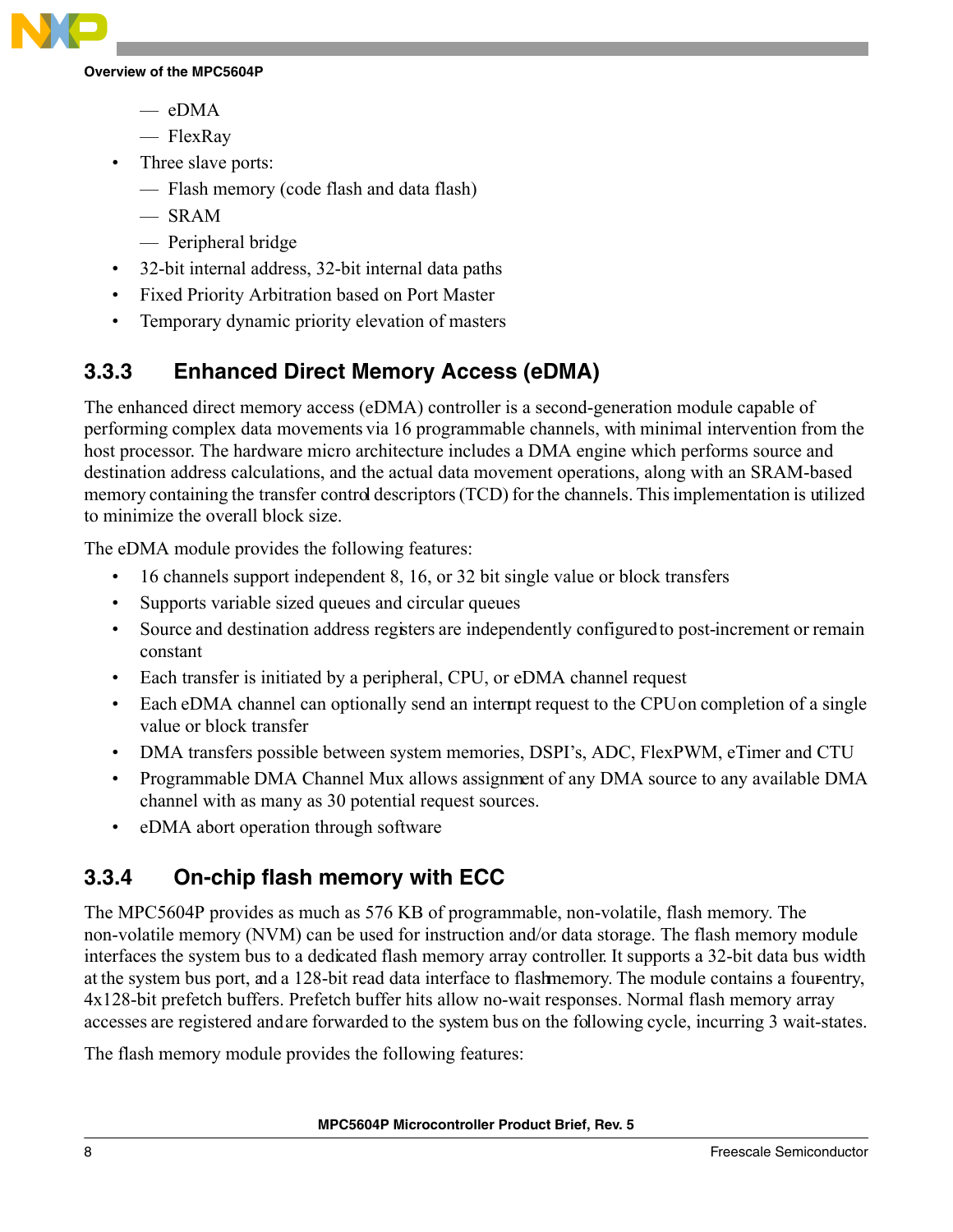

- As much as 576 KB flash memory
	- Eight blocks  $(32 \text{ KB} + 2 \times 16 \text{ KB} + 32 \text{ KB} + 32 \text{ KB} + 3 \times 128 \text{ KB})$  code flash
	- Four blocks  $(16 KB + 16 KB + 16 KB + 16 KB)$  data flash
	- Full Read While Write (RWW) capability between code and data flash
- Four 128-bit wide prefetch buffers to provide single cycle in-line accesses (prefetch buffers can be configured to prefetch code or data or both)
- Typical flash memory access time: 0 wait states for buffer hits, 3 wait states for page buffer miss at 60 MHz
- Hardware managed flash memory writes handled by 32-bit RISC Krypton engine
- Hardware and software configurable read and write access protections on a per-master basis.
- Configurable access timing allowing use in a wide range of system frequencies.
- Multiple-mapping support and mapping-based block access timing (0–31 additional cycles) allowing use for emulation of other memory types.
- Software programmable block program/erase restriction control.
- Erase of selected block(s)
- Read page size of 128 bits (4 words)
- 64-bit ECC with single-bit correction, double-bit detection for data integrity
- Embedded hardware program and erase algorithm
- Erase suspend, program suspend and erase-suspended program
- Censorship protection scheme to prevent flash memory content visibility
- Hardware support for EEPROM emulation

## **3.3.5 On-chip SRAM with ECC**

The MPC5604P SRAM module provides a general-purpose memory of as much as 40 KB.

ECC handling is done on a 32-bit boundary and is completely software compatible with MPC55xx family devices with an e200z6 core and 64-bit wide ECC.

The SRAM module provides the following features:

- Supports read/write accesses mapped to the SRAM memory from any master
- 40 KB general purpose RAM
- Supports byte (8-bit), half word (16-bit), and word (32-bit) writes for optimal use of memory
- Typical SRAM access time: 0 wait-state for reads and 32-bit writes; 1 wait state for 8- and 16-bit writes if back to back with a read to same memory block

#### **3.3.6 Interrupt Controller (INTC)**

The INTC (interrupt controller) provides priority-based preemptive scheduling of interrupt requests, suitable for statically scheduled hard real-time systems.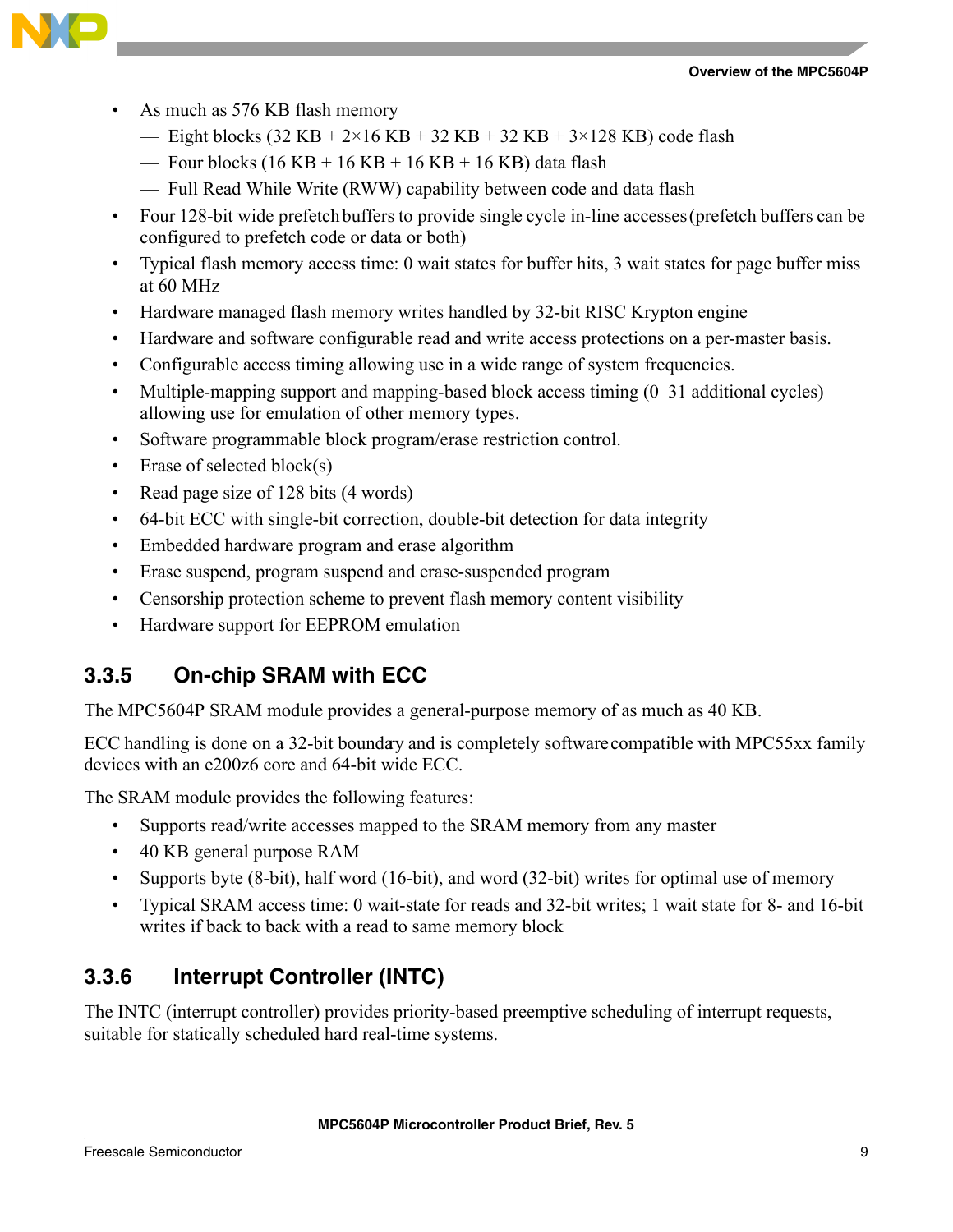

For high priority interrupt requests, the time from the assertion of the interrupt request from the peripheral to when the processor is executing the interrupt service routine (ISR) has been minimized. The INTC provides a unique vector for each interrupt request source for quick determination of which ISR needs to be executed. It also provides an ample number of priorities so that lower priority ISRs do not delay the execution of higher priority ISRs. To allow the appropriate priorities for each source of interrupt request, the priority of each interrupt request is software configurable.

When multiple tasks share a resource, coherent accesses to that resource need to be supported. The INTC supports the priority ceiling protocol for coherent accesses. By providing a modifiable priority mask, the priority can be raised temporarily so that all tasks which share the resource can not preempt each other.

The INTC provides the following features:

- Unique 9-bit vector for each separate interrupt source
- Eight software triggerable interrupt sources
- 16 priority levels with fixed hardware arbitration within priority levels for each interrupt source
- Ability to modify the ISR or task priority.
	- Modifying the priority can be used to implement the Priority Ceiling Protocol for accessing shared resources.
- Two external high priority interrupts directly accessing the main core and IOP critical interrupt mechanism

#### **3.3.7 System clocks and clock generation**

The following list summarizes the system clock and clock generation on the MPC5604P:

- Lock detect circuitry continuously monitors lock status
- Loss of clock (LOC) detection for PLL outputs
- Programmable output clock divider  $(\div 1, \div 2, \div 4, \div 8)$
- FlexPWM module and eTimer module can run on an independent clock source
- On-chip oscillator with automatic level control (tbc)
- Internal 16 MHz RC oscillator for rapid start-up and safe mode
	- Supports frequency trimming by user application

## **3.3.8 Frequency modulated PLL (FMPLL)**

The FMPLL allows the user to generate high speed system clocks from a 4 MHz to 40 MHz input clock. Further, the FMPLL supports programmable frequency modulation of the system clock. The PLL multiplication factor, output clock divider ratio are all software configurable.

The PLL has the following major features:

- Input clock frequency from 4 MHz to 40 MHz
- Voltage controlled oscillator (VCO) range from 256 MHz to 512 MHz
- Reduced frequency divider (RFD) for reduced frequency operation without forcing the PLL to relock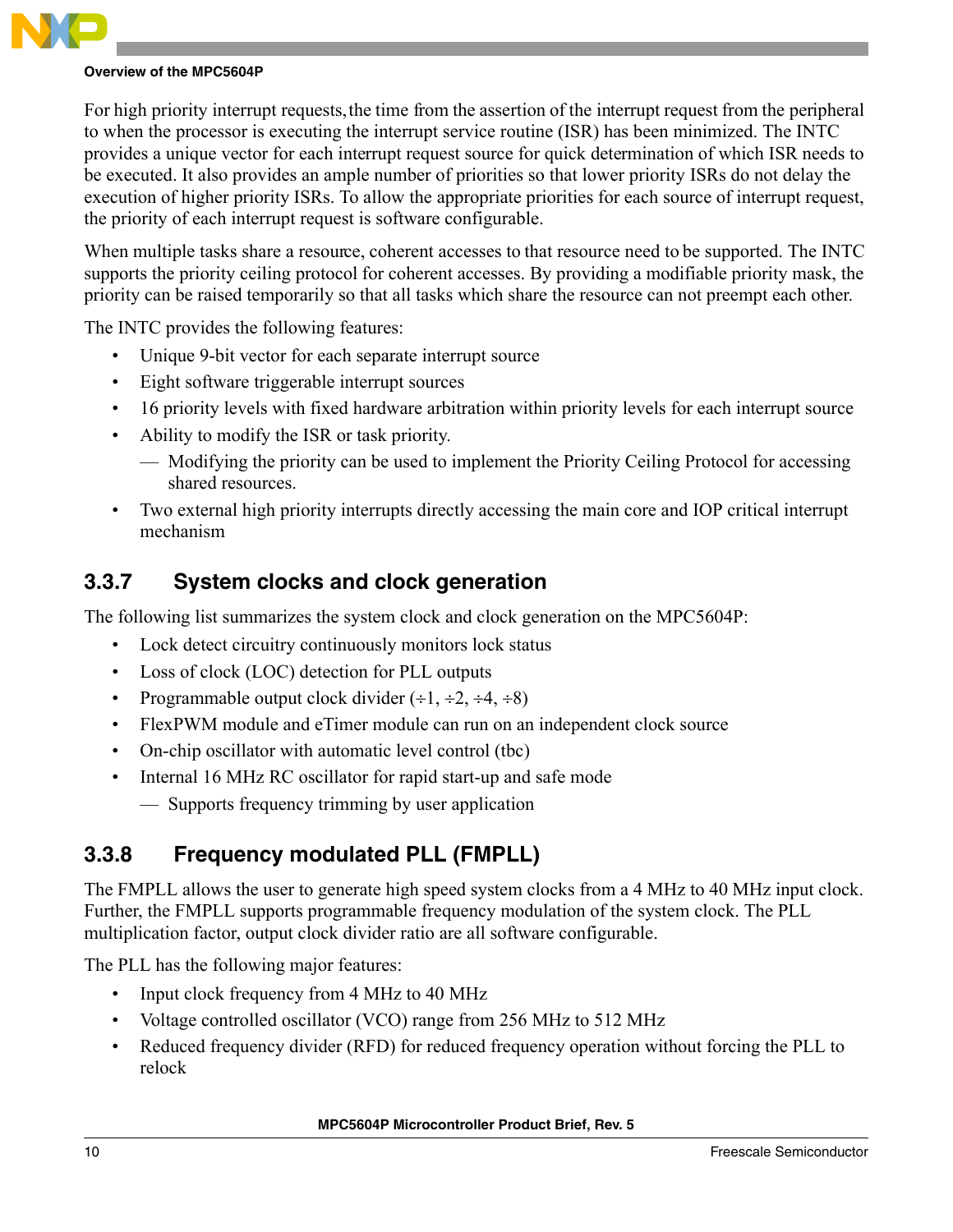

- Frequency modulated PLL
	- Modulation enabled/disabled through software
	- Triangle wave modulation
- Programmable modulation depth  $(\pm 0.25\%$  to  $\pm 4\%$  deviation from center frequency)
	- Programmable modulation frequency dependent on reference frequency
- Self-clocked mode (SCM) operation

#### **3.3.9 Main oscillator**

The main oscillator provides these features:

- Input frequency range 4 MHz to 40 MHz
- Crystal input mode or Oscillator input mode
- PLL reference

#### **3.3.10 Internal RC oscillator**

This device has an RC ladder phase-shift oscillator. The architecture uses constant current charging of a capacitor. The voltage at the capacitor is compared by the stable bandgap reference voltage.

The RC Oscillator provides these features:

- Nominal frequency 16MHz
- $\cdot$   $\pm$  5% variation over voltage and temperature after process trim
- Clock output of the RC oscillator serves as system clock source in case loss of lock or loss of clock is detected by the PLL
- RC oscillator is used as the default system clock during startup

## **3.3.11 Periodic Interrupt Timer Module (PIT)**

The PIT module implements these features:

- As many as four general purpose interrupt timers
- 32-bit counter resolution
- Clocked by system clock frequency
- Each channel can be used as trigger for a DMA request

## **3.3.12 System Timer Module**

The STM module implements these features:

- 32-bit up counter with 8-bit prescaler
- Four 32-bit compare channels
- Independent interrupt source for each channel
- Counter can be stopped in debug mode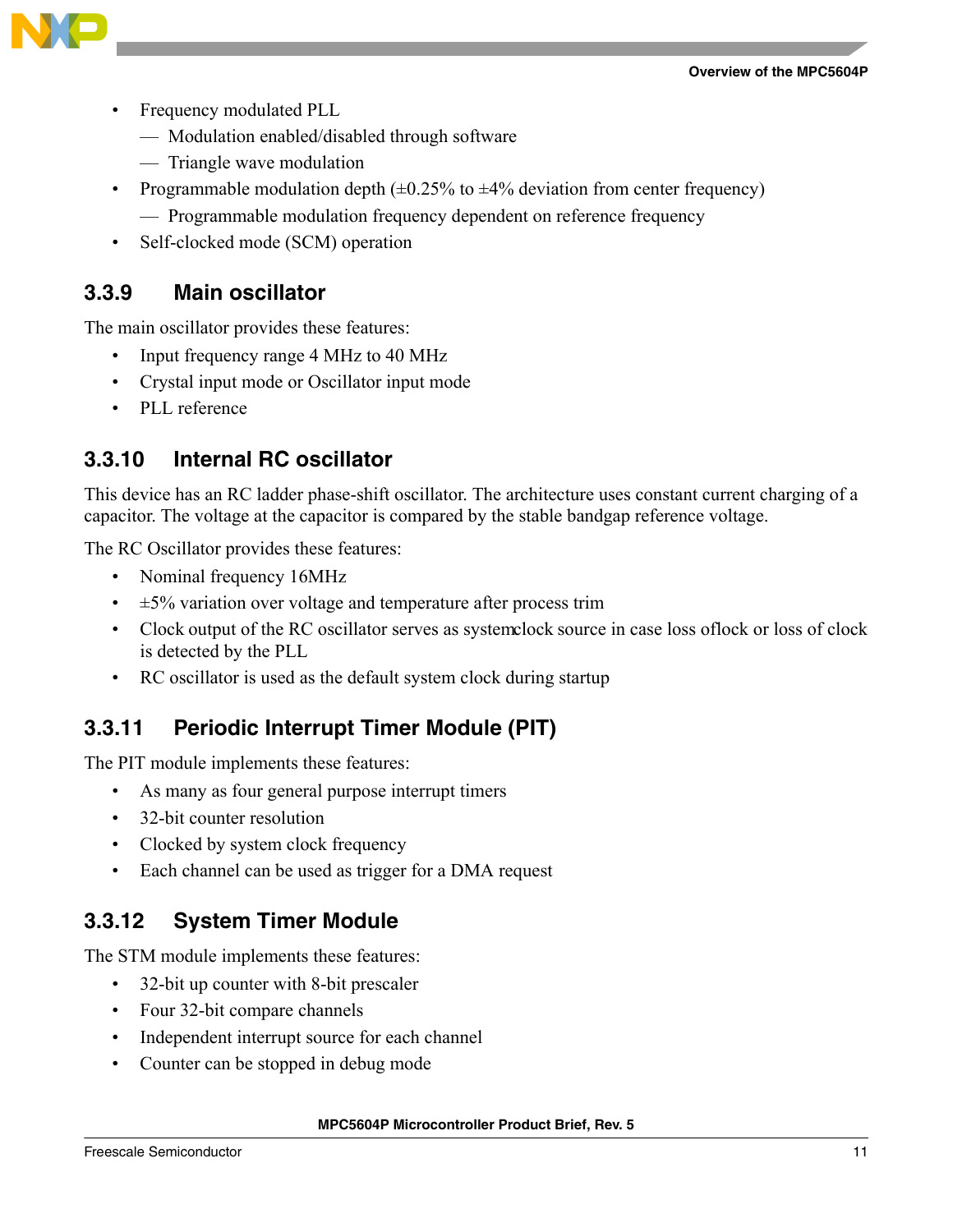

### **3.3.13 Software Watchdog Timer**

The SWT has the following features:

- 32-bit time-out register to set the time-out period
- Programmable selection of system or oscillator clock for timer operation
- Programmable selection of window mode or regular servicing
- Programmable selection of reset or interrupt on an initial time-out
- Master access protection
- Hard and soft configuration lock bits
- Reset configuration inputs allow timer to be enabled out of reset

## **3.3.14 Fault Collection Unit**

The FCU provides an indipendent fault reporting mechanism even in case the CPU is misbehaving. The FCU module has the following features:

- FCU status register reporting the device status
- Continuous monitoring of critical fault signals
- User selection of critical signals from different fault sources inside the device
- Critical fault events trigger two external pins (user selected signal protocol) that can be used externally to reset the device and/or other circuitry (ex: safety relay, Flexray transceiver)
- Faults are latched into a register

## **3.3.15 System Integration Unit (SIU-Lite)**

The MPC5604P SIU-Lite controls MCU pad configuration, external interrupt, general purpose I/O (GPIO), and internal peripheral multiplexing.

The pad configuration block controls the static electrical characteristics of I/O pins. The GPIO block provides uniform and discrete input/output control of the I/O pins of the MCU.

The SIU provides the following features:

- Centralized general purpose input output (GPIO) control of as may as 82 input/output pins and 26 analog input-only pads (package dependent)
- All GPIO pins can be independently configured to support pull-up, pull down, or no pull
- Reading and writing to GPIO supported both as individual pins and 16-bit wide ports
- All peripheral pins (except ADC channels) can be alternatively configured as both general purpose input or output pins
- ADC channels support alternative configuration as general purpose inputs
- Direct readback of the pin value is supported on all pins through the SIU
- Configurable digital input filter that can be applied to some general purpose input pins for noise elimination
	- As many as four internal functions can be multiplexed onto one pin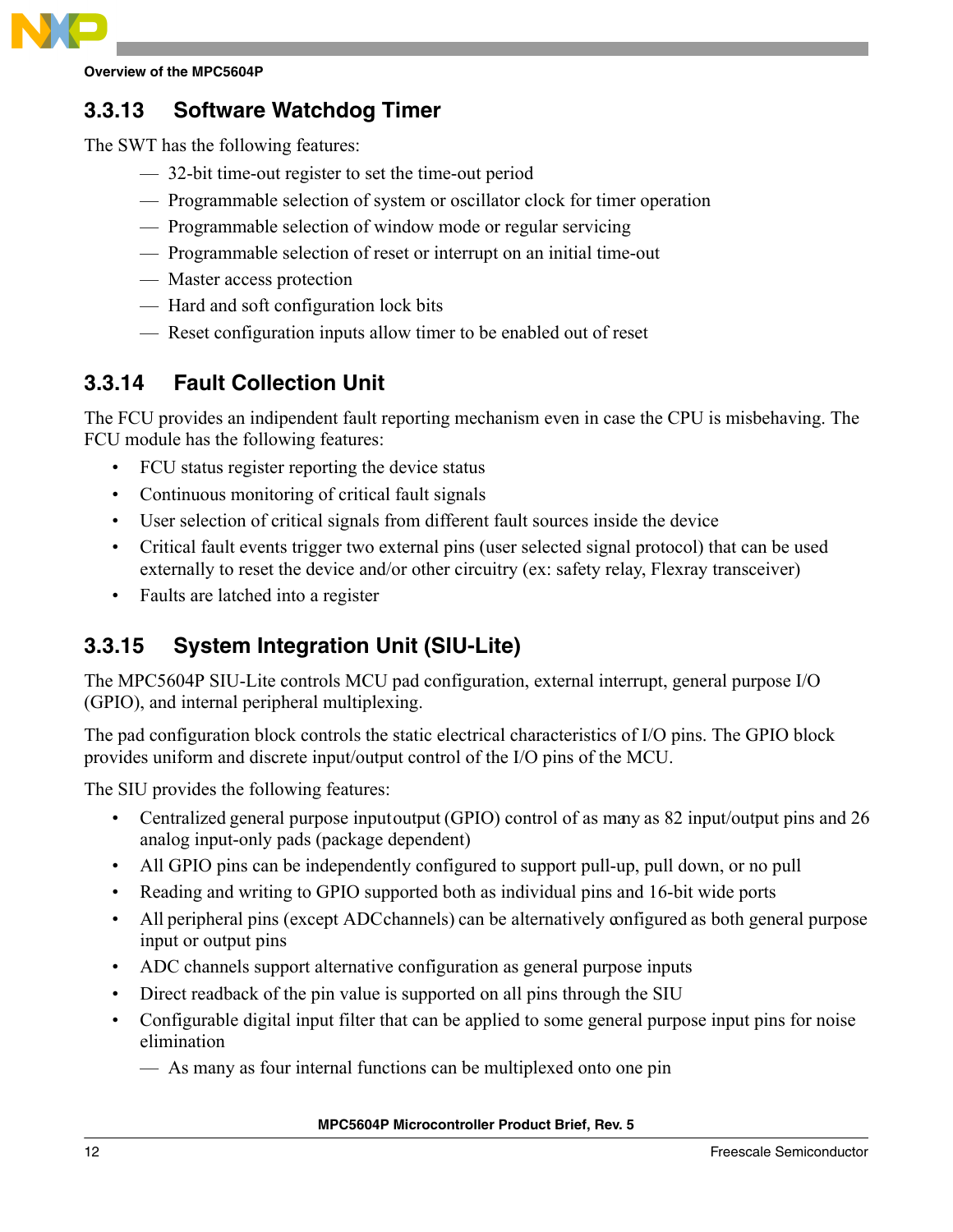

### **3.3.16 Boot and censorship**

Different booting modes are available in the MPC5604P: booting from internal flash memory and booting via a serial link.

The default booting scheme is the one which uses the internal flash memory (an internal pull-down is used to select this mode). The alternate option allows the user to boot via FlexCAN or LINFlex (using the boot assist module software) or via FlexRay.

A censorship scheme is provided to protect the content of the flash memory and offer increased security for the entire device.

A password mechanism is designed to grant the legitimate user access to the non-volatile memory.

#### **3.3.16.1 Boot Assist Module (BAM)**

The BAM is a block of read-only one-time programmed memory and is identical for all MPC5604P devices that are based on the e200z0h core. The BAM program is executed every time the device is powered-on if the alternate boot mode has been selected by the user.

The BAM provides the following features:

- Serial bootloading via FlexCAN, LINFlex, or FlexRay.
- BAM can accept a password via the used serial communication channel to grant the legitimate user access to the non-volatile memory.

### **3.3.17 Error Correction Status Module (ECSM)**

The ECSM on this device features the following:

- Platform configuration and revision
- ECC error reporting for flash memory and SRAM
- ECC error injection for RAM

#### **3.3.18 CAN (FlexCAN)**

The MPC5604P MCU contains one controller area network (FlexCAN) module. This module is a communication controller implementing the CAN protocol according to Bosch Specification version 2.0B. The CAN protocol was designed to be used primarily as a vehicle serial data bus, meeting the specific requirements of this field: real-time processing, reliable operation in the EMI environment of a vehicle, cost-effectiveness and required bandwidth. FlexCAN module contains 32 message buffers.

The FlexCAN module provides the following features:

- Full implementation of the CAN protocol specification, Version 2.0B
	- Standard data and remote frames
	- Extended data and remote frames
	- 0 to 8 bytes data length
	- Programmable bit rate as fast as 1 Mbit/s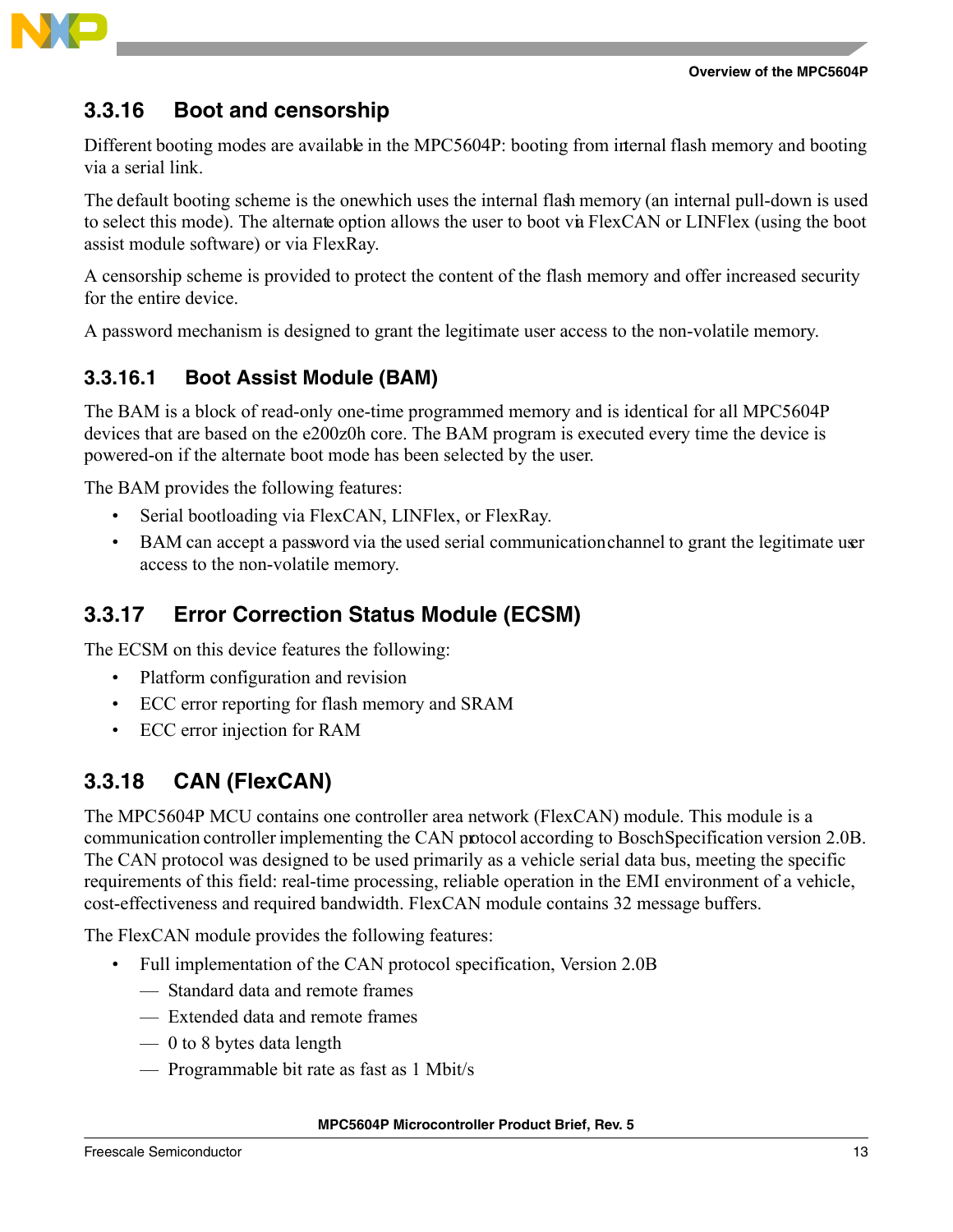- 32 message buffers of 0 to 8 bytes data length
- Each message buffer configurable as Rx or Tx, all supporting standard and extended messages
- Programmable loop-back mode supporting self-test operation
- Three programmable mask registers
- Programmable transmit-first scheme: lowest ID or lowest buffer number
- Time stamp based on 16-bit free-running timer
- Global network time, synchronized by a specific message
- Maskable interrupts
- Independent of the transmission medium (an external transceiver is assumed)
- High immunity to EMI
- Short latency time due to an arbitration scheme for high-priority messages
- Transmit features
	- Supports configuration of multiple mailboxes to form message queues of scalable depth
	- Arbitration scheme according to message ID or message buffer number
	- Internal arbitration to guarantee no inner or outer priority inversion
	- Transmit abort procedure and notification
- Receive features
	- Individual programmable filters for each mailbox
	- Eight mailboxes configurable as a six-entry receive FIFO
	- Eight programmable acceptance filters for receive FIFO
- Programmable clock source
	- System clock
	- Direct oscillator clock to avoid PLL jitter

## **3.3.19 Safety port (FlexCAN)**

The MPC5604P MCU has a second CAN controller synthesized to run at high bit rates to be used as a safety port. The CAN module of the safety port provides the following features:

- Identical to the FlexCAN module
- Bit rate as fast as 7.5 Mb at 60 MHz CPU clock using direct connection between CAN modules (no physical transceiver required)
- 32 Message Buffers of 0 to 8 bytes data length
- Can be used as a second independent CAN module

## **3.3.20 FlexRay**

The FlexRay module provides the following features:

- Full implementation of FlexRay Protocol Specification 2.1
- 32 configurable message buffers can be handled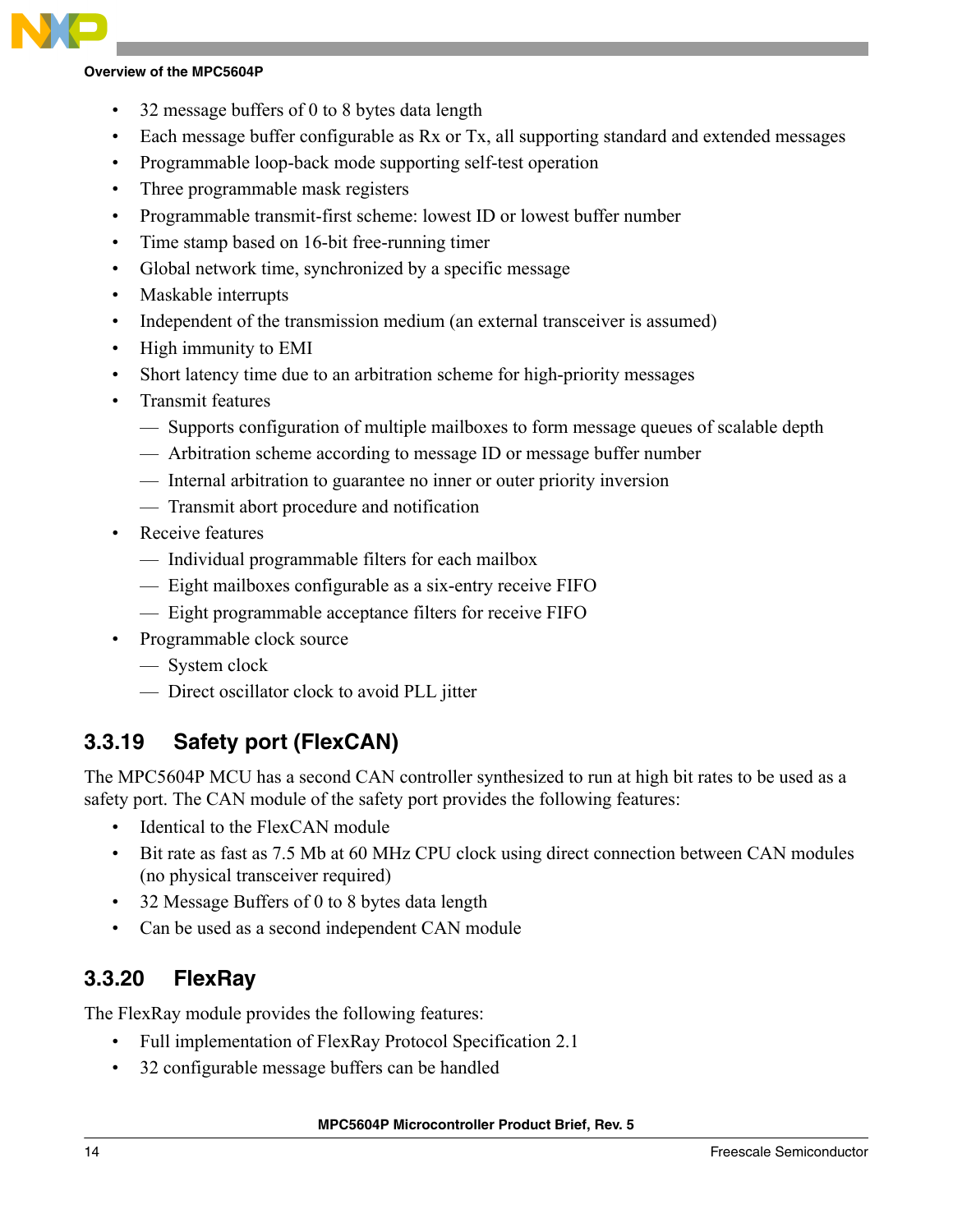

- Dual channel or single channel mode of operation, each as fast as 10 Mbit/s data rate
- Message buffers configurable as Tx, Rx or RxFIFO
- Message buffer size configurable
- Message filtering for all message buffers based on FrameID, cycle count and message ID
- Programmable acceptance filters for RxFIFO message buffers

#### **3.3.21 Serial communication interface module (LINFlex)**

The LINFlex on the MPC5604P features the following:

- Supports LIN Master mode, LIN Slave mode and UART mode
- LIN state machine compliant to LIN1.3, 2.0, and 2.1 Specifications
- Handles LIN frame transmission and reception without CPU intervention
- LIN features
	- Autonomous LIN frame handling
	- Message buffer to store Identifier and as much as 8 data bytes
	- Supports message length as long as 64 bytes
	- Detection and flagging of LIN errors: Sync field; Delimiter; ID parity; Bit; Framing; Checksum and Time-out errors
	- Classic or extended checksum calculation
	- Configurable Break duration as long as 36-bit times
	- Programmable Baud rate prescalers (13-bit mantissa, 4-bit fractional)
	- Diagnostic features: Loop back; Self Test; LIN bus stuck dominant detection
	- Interrupt-driven operation with 16 interrupt sources
- LIN slave mode features
	- Autonomous LIN header handling
	- Autonomous LIN response handling
- UART mode
	- Full-duplex operation
	- Standard non return-to-zero (NRZ) mark/space format
	- Data buffers with 4-byte receive, 4-byte transmit
	- Configurable word length (8-bit or 9-bit words)
	- Error detection and flagging
	- Parity, Noise and Framing errors
	- Interrupt-driven operation with four interrupt sources
	- Separate transmitter and receiver CPU interrupt sources
	- 16-bit programmable baud-rate modulus counter and 16-bit fractional
	- Two receiver wake-up methods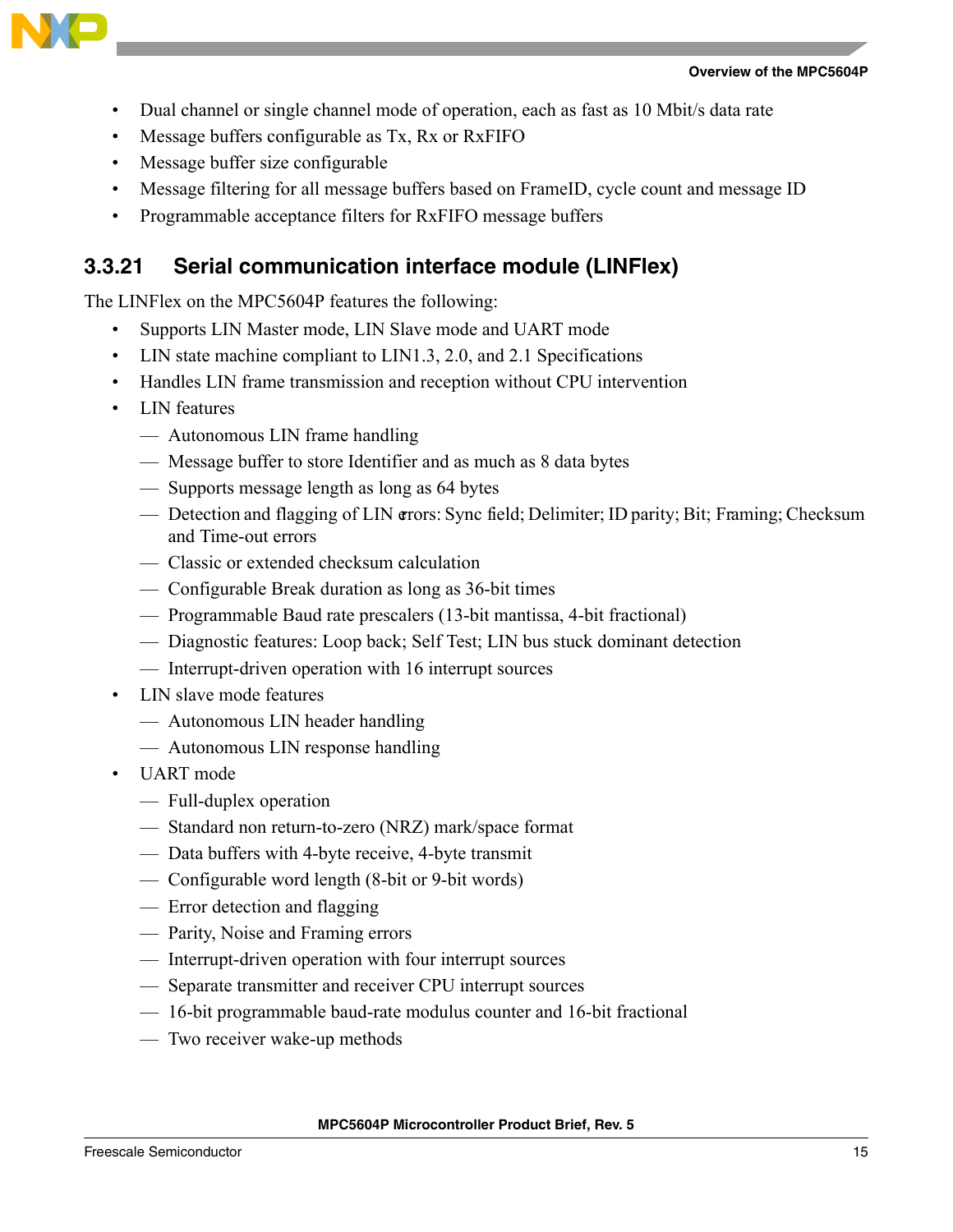

## **3.3.22 Deserial serial peripheral interface (DSPI) module**

The deserial serial peripheral interface (DSPI) module provides a synchronous serial interface for communication between the MPC5604P MCU and external devices.

The DSPI modules provide these features:

- Full duplex, synchronous transfers
- Master or slave operation
- Programmable master bit rates
- Programmable clock polarity and phase
- End-of-transmission interrupt flag
- Programmable transfer baud rate
- Programmable data frames from 4 to 16 bits
- As many as eight chip select lines available per DSPI module, depending on package and pin multiplexing, enable 12 external devices to be selected using external muxing from a single DSPI
- Eight clock and transfer attributes registers
- Chip select strobe available as alternate function on one of the chip select pins for de-glitching
- FIFOs for buffering as many as five transfers on the transmit and receive side
- Queueing operation possible through use of the eDMA
- General purpose I/O functionality on pins when not used for SPI

#### **3.3.23 FlexPWM**

The pulse width modulator module (PWM) contains four PWM submodules, each capable of controlling a single half-bridge power stage. There are also four fault channels.

This PWM is capable of controlling most motor types: AC induction motors (ACIM), Permanent Magnet AC motors (PMAC), both brushless (BLDC) and brush DC motors (BDC), switched (SRM) and variable reluctance motors (VRM), and stepper motors.

The FlexPWM block implements the following features:

- 16-bit resolution for center, edge aligned, and asymmetrical PWMs
- PWM outputs can operate as complementary pairs or independent channels
- Can accept signed numbers for PWM generation
- Independent control of both edges of each PWM output
- Synchronization to external hardware or other PWM supported
- Double buffered PWM registers
	- Integral reload rates from 1 to 16
	- Half cycle reload capability
- Multiple ADC trigger events can be generated per PWM cycle via hardware
- Write protection for critical registers
- Fault inputs can be assigned to control multiple PWM outputs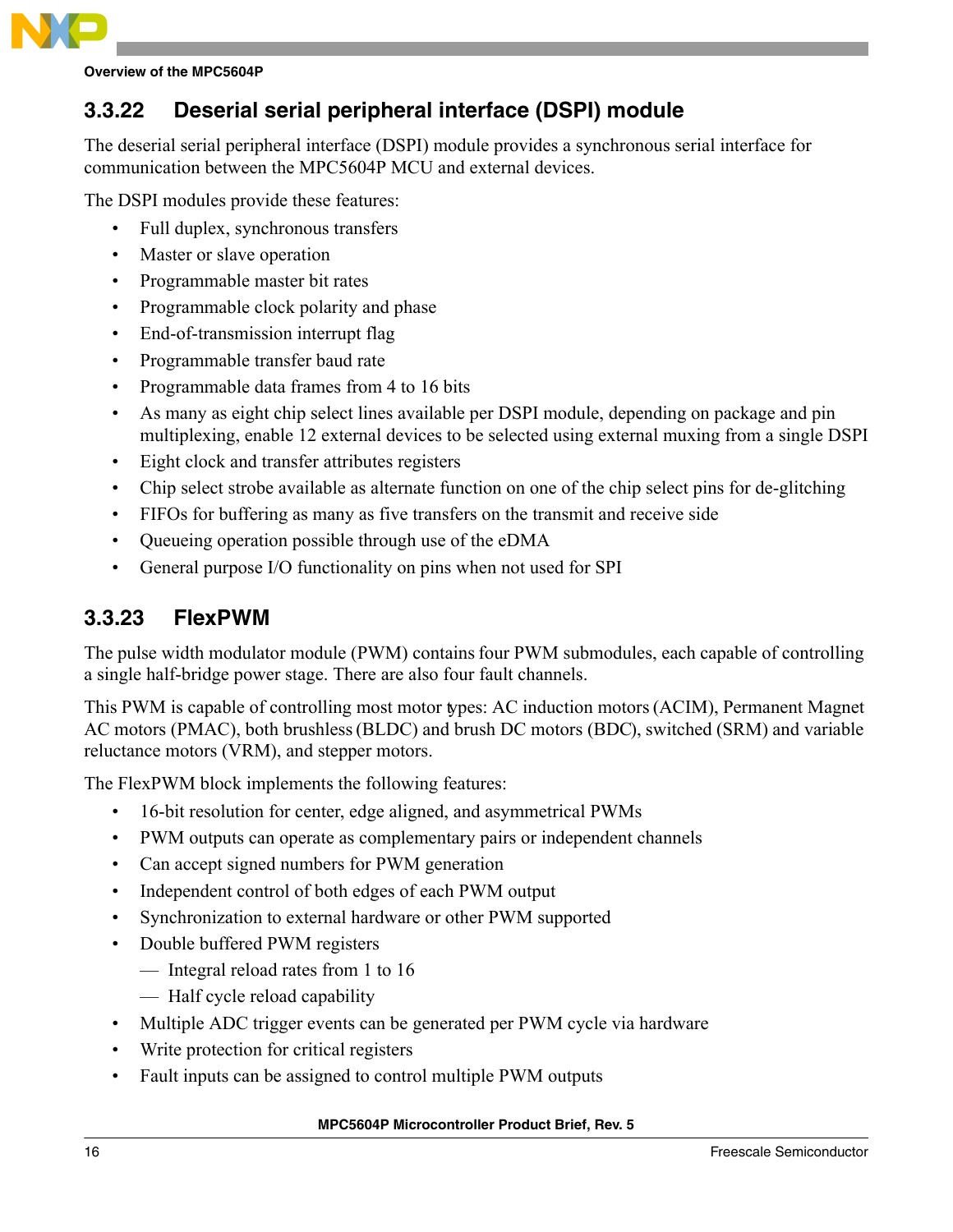

- Programmable filters for fault inputs
- Independently programmable PWM output polarity
- Independent top and bottom deadtime insertion
- Each complementary pair can operate with its own PWM frequency and deadtime values
- Individual software-control for each PWM output
- All outputs can be programmed to change simultaneously via a "Force Out" event
- PWMX pin can optionally output a third PWM signal from each submodule
- Channels not used for PWM generation can be used for buffered output compare functions
- Channels not used for PWM generation can be used for input capture functions
- Enhanced dual edge capture functionality
- eDMA support with automatic reload

#### **3.3.24 eTimer**

Two eTimer modules are provided, each with six 16-bit general purpose up/down timer/counter per module. The following features are implemented:

- Individual channel capability
	- Input capture trigger
	- Output compare
	- Double buffer (to capture rising edge and falling edge)
	- Separate prescaler for each counter
	- Selectable clock source
	- 0% to 100% pulse measurement
	- Rotation direction flag (Quad decoder mode)
- Maximum count rate
- Counters are cascadeable
- Programmable count modulo
- Quadrature decode capabilities
- Counters can share available input pins
- Count once or repeatedly
- Counters are pre-loadable
- Pins available as GPIO when timer functionality not in use

#### **3.3.25 Analog to digital converter module**

The ADC module provides the following features:

Analog part:

- Two on-chip AD converters
	- 10-bit AD resolution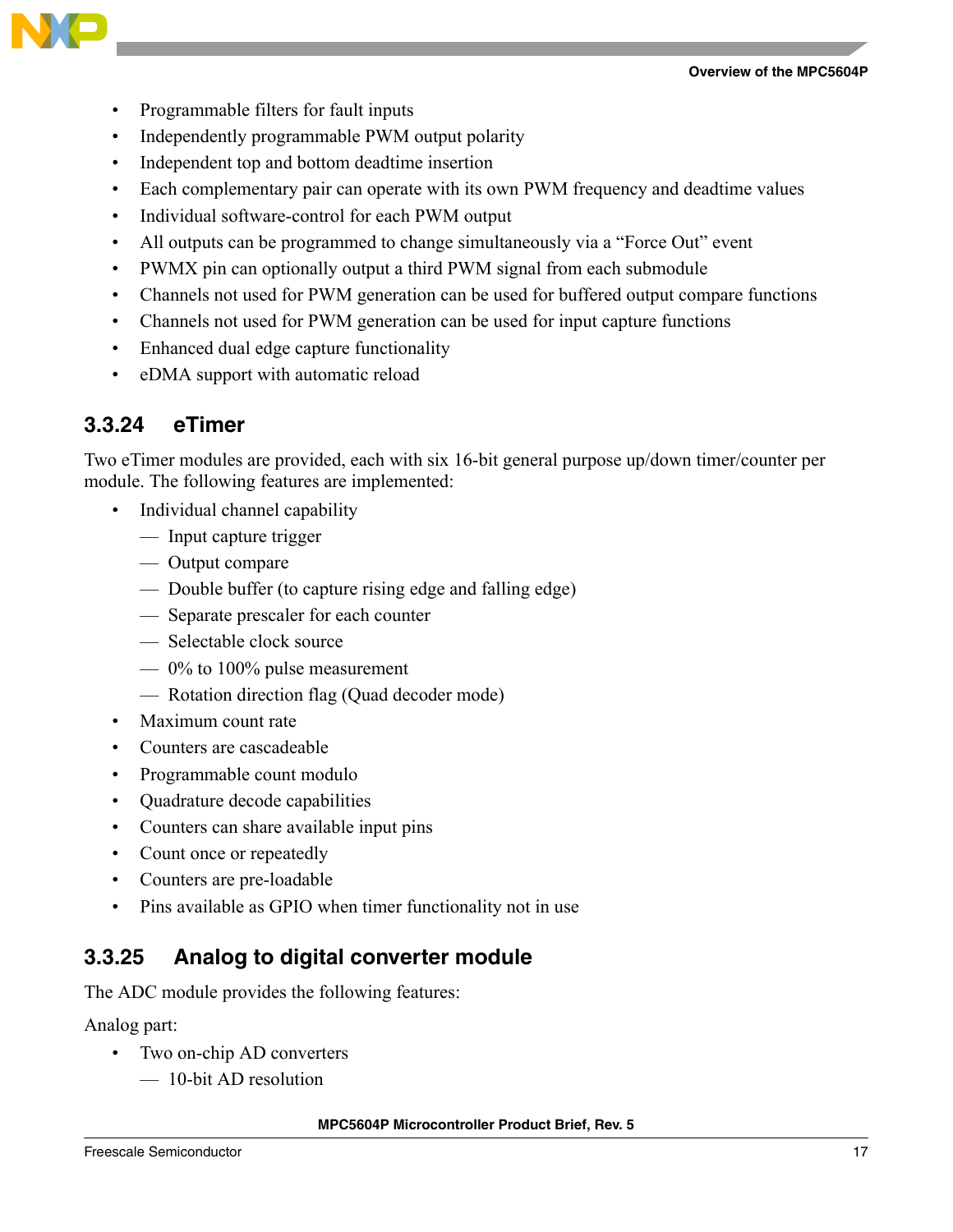- One sample and hold unit per ADC
- Conversion time, including sampling time, less than 1 μs (at full precision)
- Typical sampling time is 150 ns min. (at full precision)
- Differential non-linearity error (DNL) ±1 LSB
- Integral non-linearity error  $(INL) \pm 1.5$  LSB
- $-$  TUE <3 LSB
- Single-ended input signal range from 0 to 3.3 V
- The ADC and its reference can be supplied with a voltage independent from  $V_{DDIO}$
- The ADC supply can be equal or higher than  $V_{DDIO}$
- The ADC supply and the ADC reference are not independent from each other (they are internally bonded to the same pad)
- Sample times of 2 (default), 8, 64, or 128 ADC clock cycles

#### Digital part:

- Two  $\times$  13 input channels
	- The total 26 channels includes four channels shared among the two converters
- Four analog watchdogs comparing ADC results against predefined levels (low, high, range) before results are stored in the appropriate ADC result location,
- Two modes of operation: Normal mode or CTU control mode
- Normal mode features
	- Register-based interface with the CPU: control reg., status reg., one result register per channel
	- ADC state machine managing 3 request flows: regular command, hardware injected command, software injected command
	- Selectable priority between software and hardware injected commands
	- Four analog watchdogs comparing ADC results against predefined levels (low, high, range)
	- DMA compatible interface
- CTU control mode features
	- Triggered mode only
	- Four independent result queues ( $2 \times 16$  entries,  $2 \times 4$  entries)
	- Result alignment circuitry (left justified; right justified)
	- 32-bit read mode allows to have channel ID on one of the 16-bit part
	- DMA compatible interfaces

## **3.3.26 Cross Triggering Unit (CTU)**

The Cross Triggering Unit (CTU) allows automatic generation of ADC conversion requests on user selected conditions without CPU load during the PWM period and with minimized CPU load for dynamic configuration.

It implements the following features: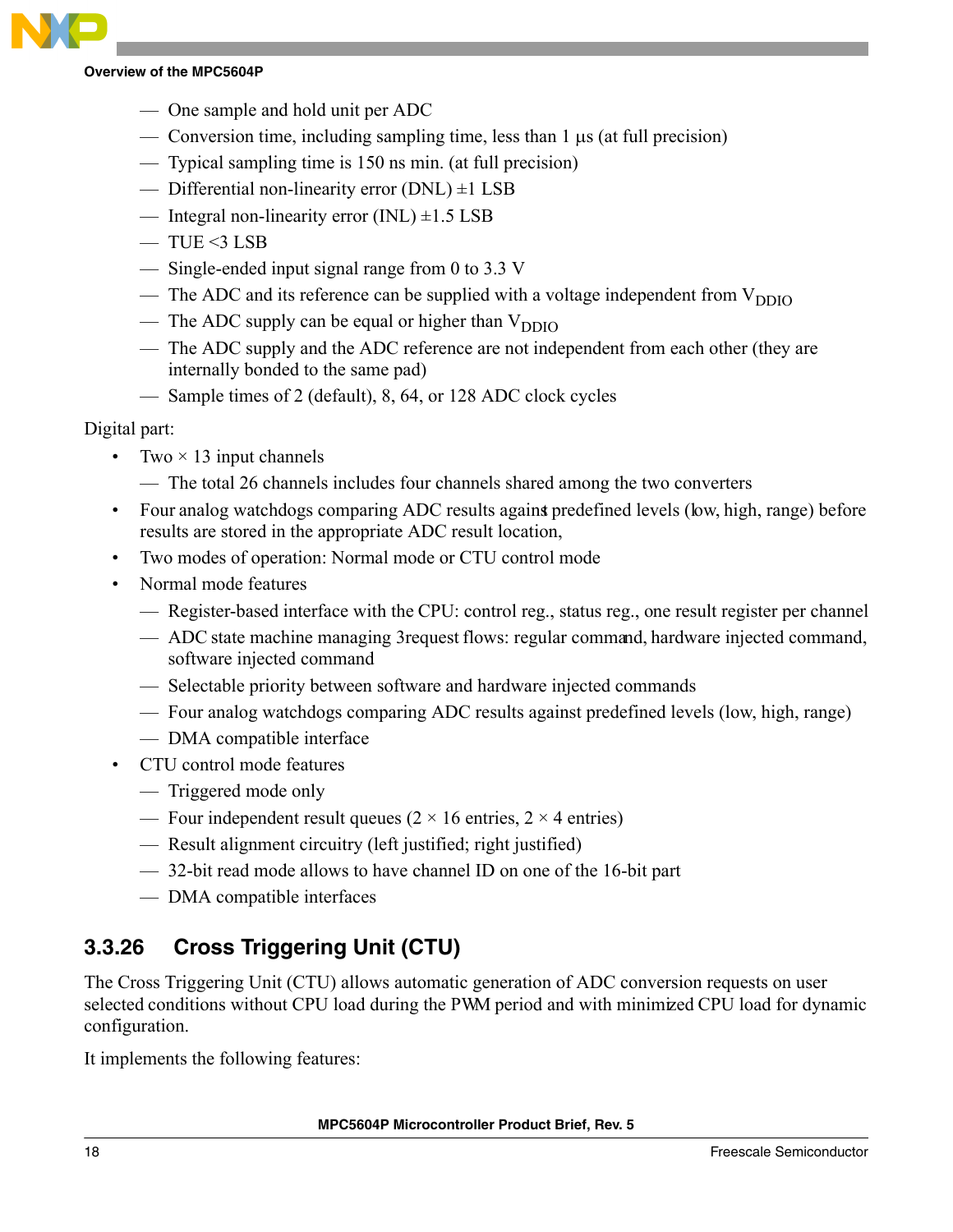



- Double buffered trigger generation unit with as many as eight independent triggers generated from external triggers
- Trigger generation unit configurable in sequential mode or in triggered mode
- Each Trigger can be appropriately delayed to compensate the delay of external low pass filter
- Double buffered global trigger unit allowing eTimer synchronization and/or ADC command generation
- Double buffered ADC command list pointers to minimize ADC-trigger unit update
- Double buffered ADC conversion command list with as many as 24 ADC commands
- Each trigger has the capability to generate consecutive commands
- ADC conversion command allows to control ADC channel from each ADC, single or synchronous sampling, independent result queue selection

### **3.3.27 Junction temperature sensor**

The MPC5604P has a junction temperature sensor to allow measuring the temperature of the silicon via the ADC. The junction temperature sensor has these key parameters:

- Nominal temperature range from  $-40$  °C to  $+150$  °C
- Calibrated sensor accuracy:
	- $\pm 10$  °C, -40 to 25 °C ambient
	- $\pm$ 7 °C, 25 to 125 °C ambient

## **3.3.28 Nexus Development Interface (NDI)**

The NDI (Nexus Debug Interface) block provides real-time development support capabilities for the MPC5604P Power Architecture based MCU in compliance with the IEEE-ISTO 5001-2003 standard. This development support is supplied for MCUs without requiring external address and data pins for internal visibility. The NDI block is an integration of several individual Nexus blocks that are selected to provide the development support interface for this device. The NDI block interfaces to the host processor and internal busses to provide development support as per the IEEE-ISTO 5001-2003 Class 2+ standard. The development support provided includes access to the MCUs internal memory map and access to the processors internal registers during run time.

The Nexus Interface provides the following features:

- Configured via the IEEE 1149.1
- All Nexus port pins operate at  $V_{DDIO}$  (no dedicated power supply)
- Nexus 2+ features supported
	- Static debug
	- Watchpoint messaging
	- Ownership trace messaging
	- Program trace messaging
	- Real time read/write of any internally memory mapped resources through JTAG pins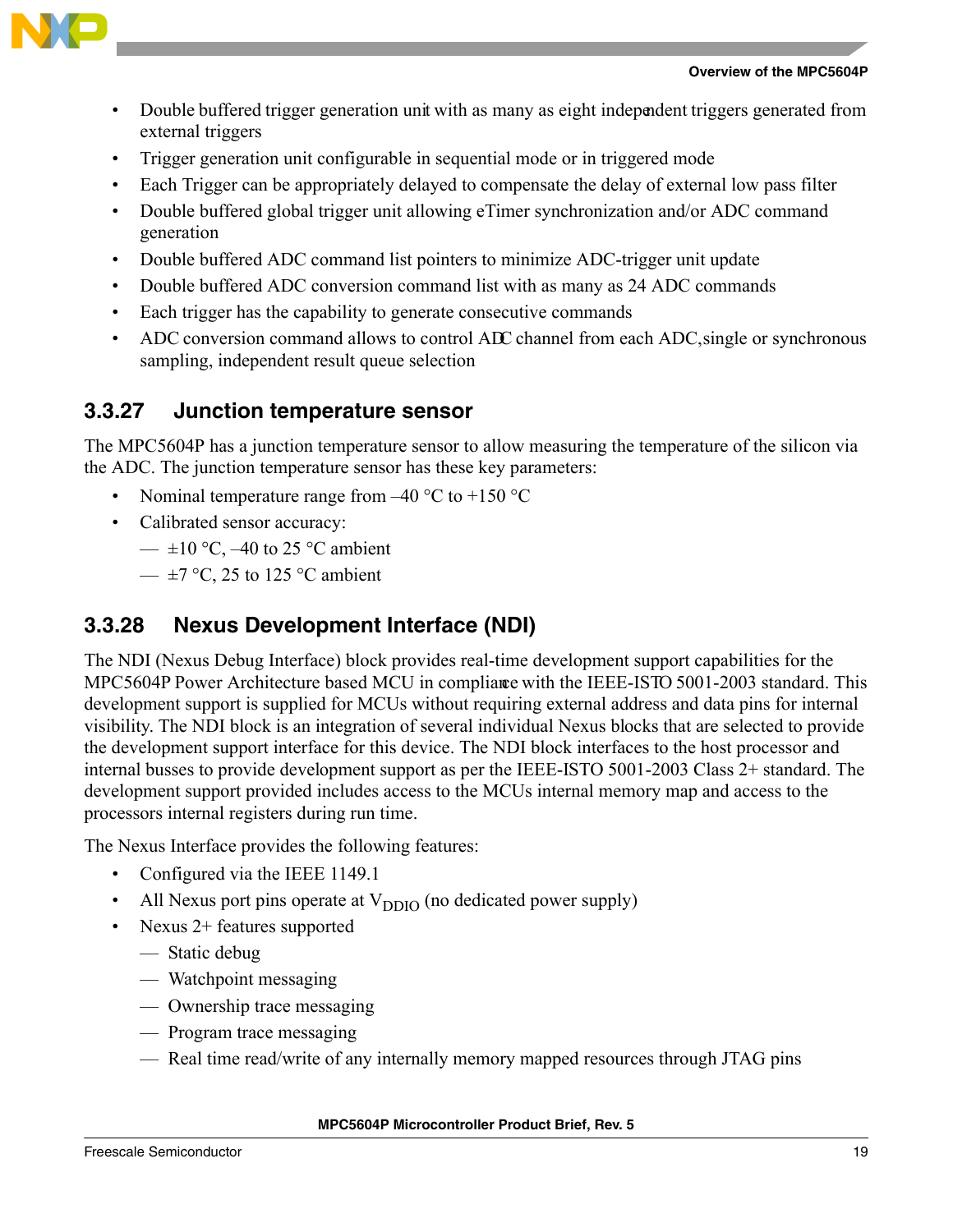#### **Application examples**

- Overrun control, which selects whether to stall before Nexus overruns or keep executing and allow overwrite of information
- Watchpoint triggering, watchpoint triggers program tracing
- Auxiliary Output Port
	- Four MDO (Message Data Out) pins
	- MCKO (Message Clock Out) pin
	- Two  $\overline{\text{MSEO}}$  (Message Start/End Out) pins
	- EVTO (Event Out) pin
- Auxiliary Input Port
	- $\overline{EVTI}$  (Event In) pin

## **3.3.29 IEEE 1149.1 JTAG controller**

The JTAG controller (JTAGC) block provides the means to test chip functionality and connectivity while remaining transparent to system logic when not in test mode. All datainput to and output from the JTAGC block is communicated in serial format. The JTAGC block is compliant with the IEEE standard.

The JTAG controller provides the following features:

- IEEE Test Access Port (TAP) interface with four pins (TDI, TMS, TCK, TDO)
- Selectable modes of operation include JTAGC/debug or normal system operation.
- A 5-bit instruction register that supports the following IEEE 1149.1-2001 defined instructions: — BYPASS, IDCODE, EXTEST, SAMPLE, SAMPLE/PRELOAD
- A 5-bit instruction register that supports the additional following public instructions:
	- ACCESS\_AUX\_TAP\_NPC, ACCESS\_AUX\_TAP\_ONCE
- Three test data registers: a bypass register, a boundary scan register, and a device identification register.
- A TAP controller state machine that controls the operation of the data registers, instruction register and associated circuitry.

## **3.3.30 On-chip Voltage Regulator (VREG)**

The on-chip voltage regulator module provides the following features:

- Uses external NPN transistor
- Regulates external 3.3 V down to 1.2 V for the core logic
- Low voltage detection on the internal 1.2 V and I/O voltage 3.3 V

# <span id="page-19-0"></span>**4 Application examples**

## <span id="page-19-1"></span>**4.1 Electric power steering**

[Figure 2](#page-20-1) outlines a typical electric power steering application built around the MPC5604P microcontroller.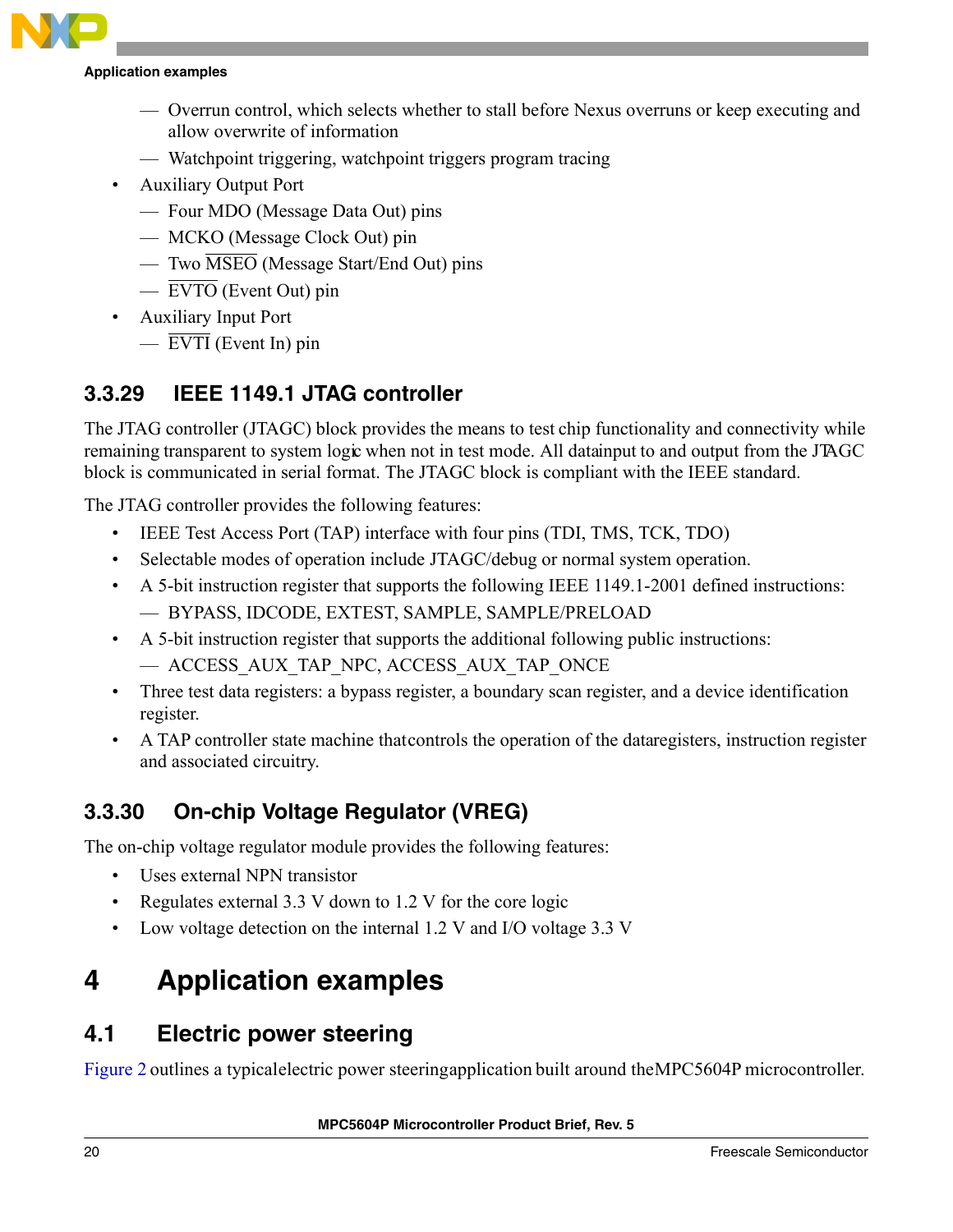

#### **Application examples**



**Figure 2. Electric power steering application** 

## <span id="page-20-1"></span><span id="page-20-0"></span>**4.2 Airbag**

[Figure 3](#page-20-2) outlines a typical airbag application built around the MPC5604P microcontroller.



<span id="page-20-2"></span>**Figure 3. Airbag application**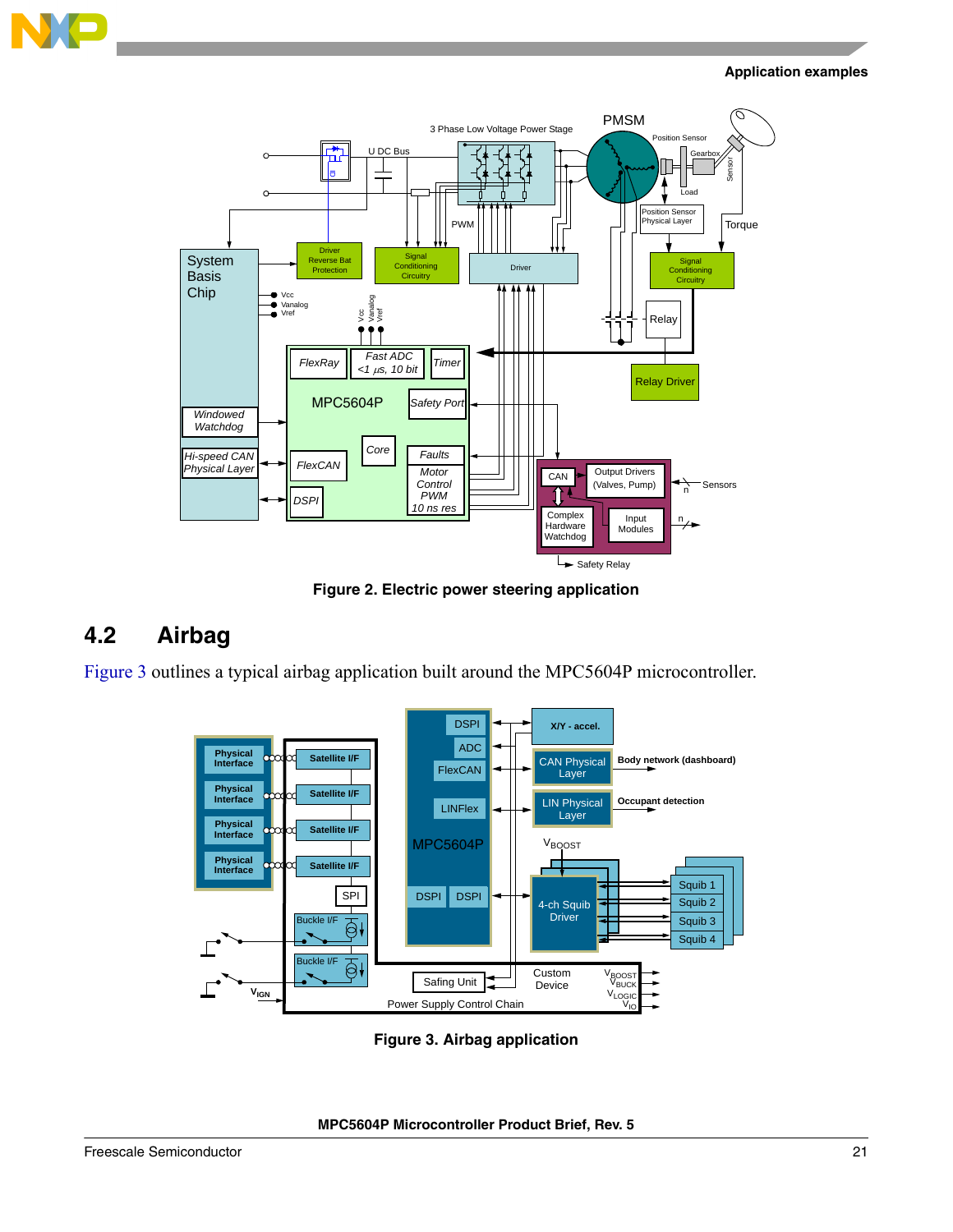

**Developer environment**

# <span id="page-21-0"></span>**5 Developer environment**

The MPC5604P family of MCUs supports tools and third-party developers similar to those used for the Freescale MPC5500 product family, offering a widespread, established network of tools and software vendors. It also features a high-performance Nexus debug interface.

The following development support is available:

- Automotive Evaluation Boards (EVB) featuring CAN, LIN interfaces and more
- Compilers
- Debuggers
- JTAG and Nexus interfaces
- Autocode generation tools
- Initialization tools

The following software support is available:

• Core and peripheral self tests

# <span id="page-21-1"></span>**6 Orderable parts**

| <b>Part Number</b> | Code Flash /<br>Data Flash (EE)<br>(KB) | <b>SRAM (KB)</b> | Package         | <b>Characteristics</b> |
|--------------------|-----------------------------------------|------------------|-----------------|------------------------|
| MPC5604PEFMLQ      | 512/64                                  | 40               | <b>144 LOFP</b> | FlexRay                |
| MPC5604PEFMLL      | 512/64                                  | 40               | 100 LOFP        | FlexRay                |
| MPC5603PEFMLQ      | 384/64                                  | 36               | <b>144 LQFP</b> | FlexRay                |
| MPC5603PEFMLL      | 384/64                                  | 36               | 100 LQFP        | FlexRay                |

#### **Table 2. Orderable Part Number Summary**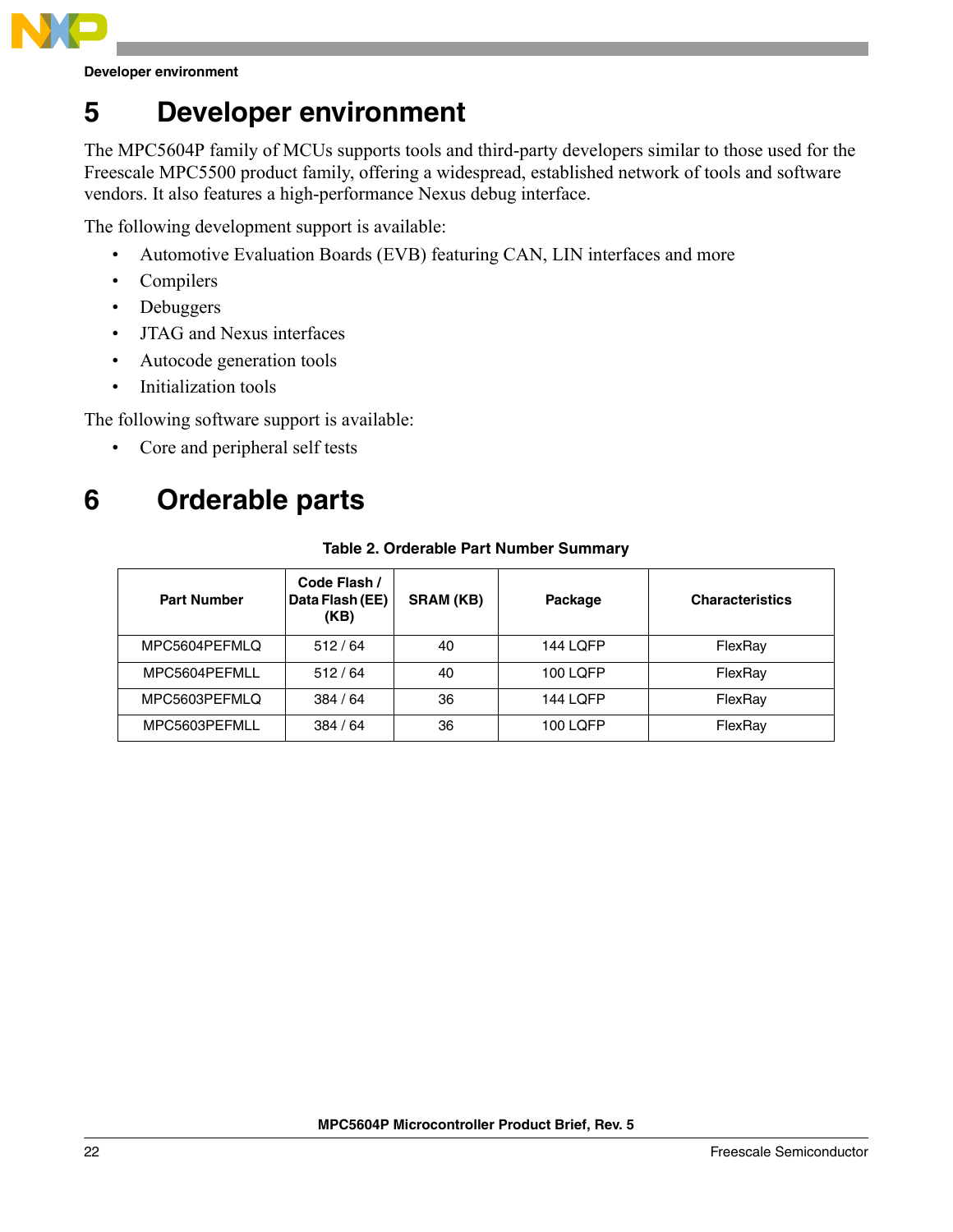

**Revision history**

# **7 Revision history**

#### **Table. Revision history**

| <b>Revision</b><br>(Date)                  | <b>Description</b>                                                                                                                                                                                                                                                                                                                                                                                                                                                                                                                                                                                                                                                                                                                                                                                                                                                                                                                                                                                                                                                                                                                                                                                                                                                                                                                                                                                                                                                                                                                                                                                           |
|--------------------------------------------|--------------------------------------------------------------------------------------------------------------------------------------------------------------------------------------------------------------------------------------------------------------------------------------------------------------------------------------------------------------------------------------------------------------------------------------------------------------------------------------------------------------------------------------------------------------------------------------------------------------------------------------------------------------------------------------------------------------------------------------------------------------------------------------------------------------------------------------------------------------------------------------------------------------------------------------------------------------------------------------------------------------------------------------------------------------------------------------------------------------------------------------------------------------------------------------------------------------------------------------------------------------------------------------------------------------------------------------------------------------------------------------------------------------------------------------------------------------------------------------------------------------------------------------------------------------------------------------------------------------|
| 2                                          | Not released; no changes to Rev. 1                                                                                                                                                                                                                                                                                                                                                                                                                                                                                                                                                                                                                                                                                                                                                                                                                                                                                                                                                                                                                                                                                                                                                                                                                                                                                                                                                                                                                                                                                                                                                                           |
| 3                                          | Not released; no changes to Rev. 1                                                                                                                                                                                                                                                                                                                                                                                                                                                                                                                                                                                                                                                                                                                                                                                                                                                                                                                                                                                                                                                                                                                                                                                                                                                                                                                                                                                                                                                                                                                                                                           |
| 4<br>(27 Feb 2009)                         | Formatting and style corrections.<br>Revised the document to reflect the correct information on the two available devices (with<br>384 KB and 512 KB flash memory).<br>Removed information about the MPC5602P device.<br>Replaced erroneous 60 MHz core speed with 64 MHz core speed.<br>Consolidated the two feature lists (in the Introduction and Overview sections) into one list (in<br>the Overview section).<br>In the DSPI section, changed the number of chip selects (was up to 4, is up to 8).<br>Added a revision history.                                                                                                                                                                                                                                                                                                                                                                                                                                                                                                                                                                                                                                                                                                                                                                                                                                                                                                                                                                                                                                                                       |
| 5<br>(30 Oct 2009)                         | Editorial changes.<br>In the block diagram:<br>• Removed the Nexus block from the core.<br>• Moved the JTAG block to outside the core.<br>• Move the ECSM block.<br>In the device comparison table:<br>• Added entries for Safety Channel and Data Flash<br>• Changed the flash memory information to indicate only the program flash memory<br>In the feature list:<br>• Replaced "32-bit Power Architecture Book E CPU" with "32-bit Power Architecture <sup>TM</sup> Book<br>III-E CPU".<br>• Specified LIN 2.1 in communications interfaces feature.<br>• Updated "Available memory" sub-bullet to "As much as 512 KB on-chip code flash memory<br>with additional 64 KB for EEPROM emulation (Data Flash), with ECC, with erase/program<br>controller".<br>• Changed ADC sub-bullet to "Two x 15 input channels, four channels shared among the two<br>A/D converters".<br>In the feature details:<br>• In the ADC section, changed "TUE <1.5 LSB" to "TUE <3 LSB".<br>• In the temperature sensor section, changed "Accuracy of the sensor $\pm$ 5 °C (tbc)" to<br>"Calibrated sensor accuracy ±5 °C"<br>• In the JTAG section, removed sentence "The size of the boundary scan register is<br>parameterized to support a variety of boundary scan chain lengths."<br>• In the CTU section, changed CTU queue bullet to "4 independent result queues ( $2 \times 16$ )<br>entries, $2 \times 4$ entries)".<br>In the orderable parts table:<br>• Renamed the "Flash (KB)" heading column in "Code Flash / Data Flash (EE) (KB)".<br>• Replaced the value of RAM from 32 to 36KB in the last four rows. |
| No change<br>$(5$ April 2012) <sup>1</sup> | • Front page: Add SafeAssure branding.<br>Title and page 1: Add Qorivva branding.<br>• Back page: Apply new back page format.                                                                                                                                                                                                                                                                                                                                                                                                                                                                                                                                                                                                                                                                                                                                                                                                                                                                                                                                                                                                                                                                                                                                                                                                                                                                                                                                                                                                                                                                                |

NOTES:<br><sup>1</sup> No substantive changes were made to the content of this document; therefore the revision number was not incremented.